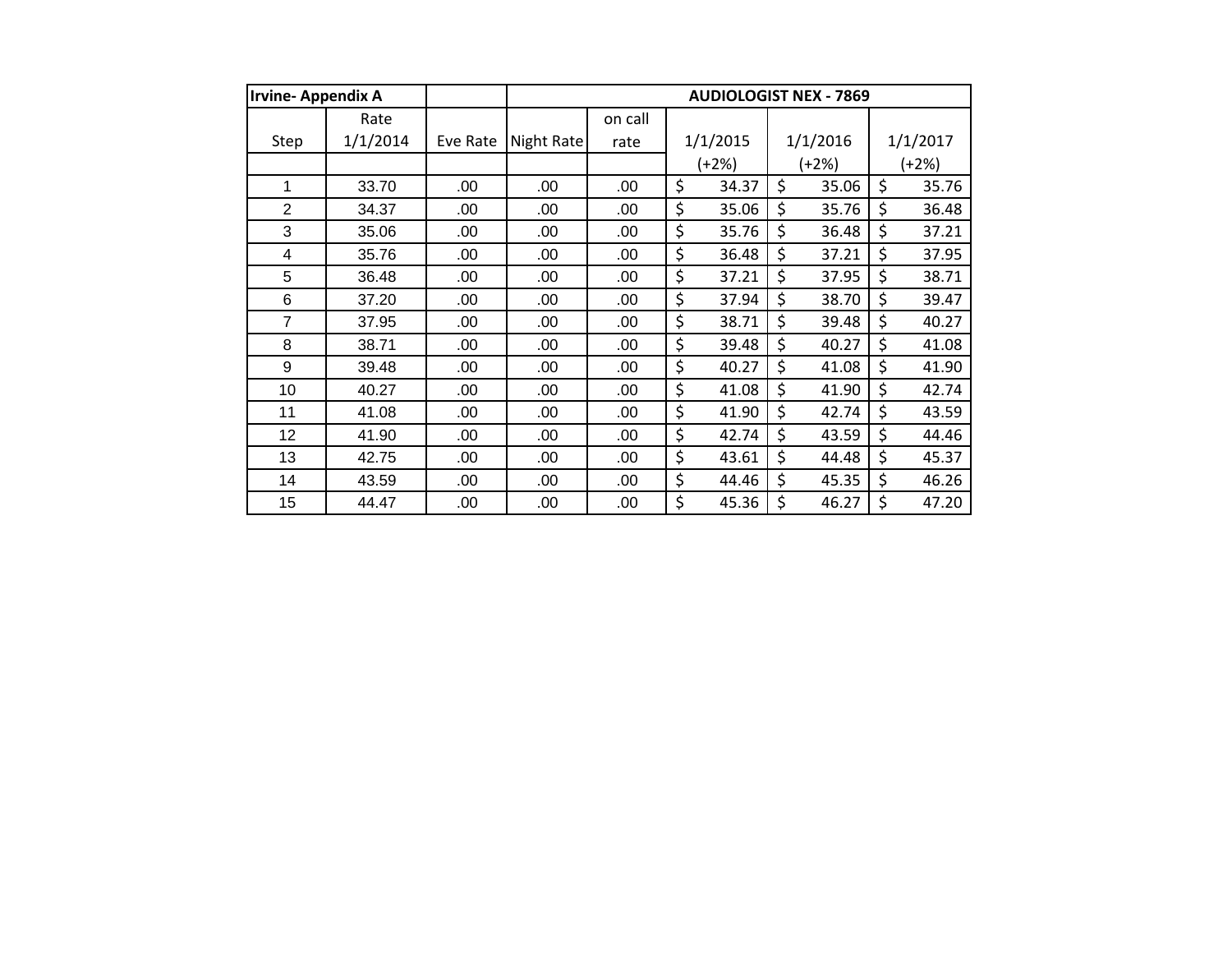| <b>Irvine-Appendix A</b> |          |          |            |         | <b>AUDIOLOGIST SR NEX - 7868</b> |             |             |
|--------------------------|----------|----------|------------|---------|----------------------------------|-------------|-------------|
|                          | Rate     |          |            | on call |                                  |             |             |
| Step                     | 1/1/2014 | Eve Rate | Night Rate | rate    | 1/1/2015                         | 1/1/2016    | 1/1/2017    |
|                          |          |          |            |         | $(+2%)$                          | (+2%)       | (+2%)       |
| 1                        | 37.11    | .00      | .00        | .00     | \$<br>37.85                      | \$<br>38.61 | \$<br>39.38 |
| $\overline{2}$           | 37.86    | .00      | .00        | .00     | \$<br>38.62                      | \$<br>39.39 | \$<br>40.18 |
| 3                        | 38.62    | .00      | .00        | .00     | \$<br>39.39                      | \$<br>40.18 | \$<br>40.98 |
| 4                        | 39.38    | .00      | .00        | .00     | \$<br>40.17                      | \$<br>40.97 | \$<br>41.79 |
| 5                        | 40.18    | .00      | .00        | .00     | \$<br>40.98                      | \$<br>41.80 | \$<br>42.64 |
| 6                        | 40.98    | .00      | .00        | .00     | \$<br>41.80                      | \$<br>42.64 | \$<br>43.49 |
| $\overline{7}$           | 41.79    | .00      | .00        | .00     | \$<br>42.63                      | \$<br>43.48 | \$<br>44.35 |
| 8                        | 42.63    | .00      | .00        | .00     | \$<br>43.48                      | \$<br>44.35 | \$<br>45.24 |
| 9                        | 43.48    | .00      | .00        | .00     | \$<br>44.35                      | \$<br>45.24 | \$<br>46.14 |
| 10                       | 44.35    | .00      | .00        | .00     | \$<br>45.24                      | \$<br>46.14 | \$<br>47.06 |
| 11                       | 45.24    | .00      | .00        | .00     | \$<br>46.14                      | \$<br>47.06 | \$<br>48.00 |
| 12                       | 46.14    | .00      | .00        | .00     | \$<br>47.06                      | \$<br>48.00 | \$<br>48.96 |
| 13                       | 47.07    | .00      | .00        | .00     | \$<br>48.01                      | \$<br>48.97 | \$<br>49.95 |
| 14                       | 47.99    | .00      | .00        | .00     | \$<br>48.95                      | \$<br>49.93 | \$<br>50.93 |
| 15                       | 48.96    | .00      | .00        | .00     | \$<br>49.94                      | \$<br>50.94 | \$<br>51.96 |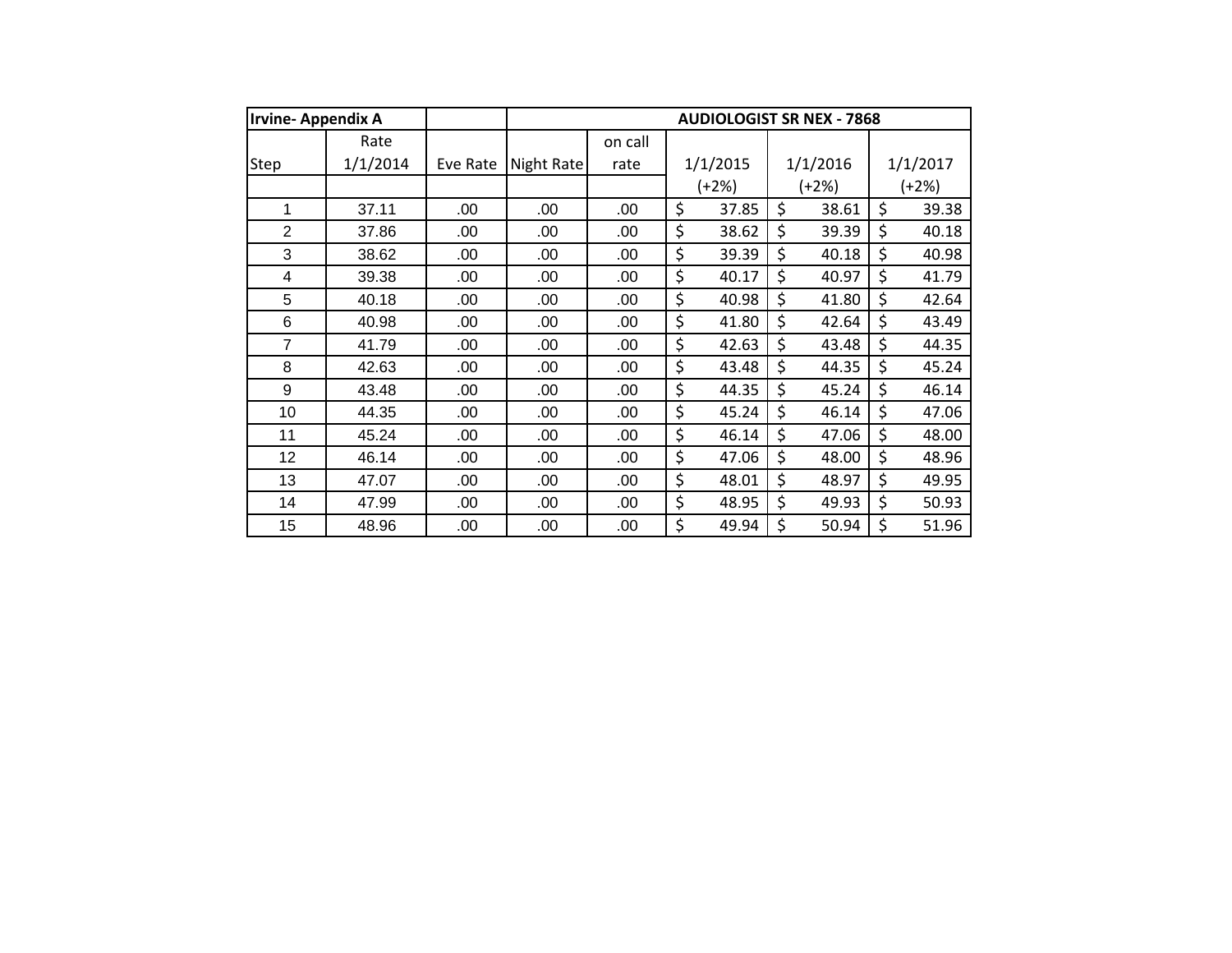| <b>Irvine-Appendix A</b> |          |          |            |         |                | <b>CASE MANAGER EX - 7870</b> |                |
|--------------------------|----------|----------|------------|---------|----------------|-------------------------------|----------------|
|                          | Rate     |          |            | on call |                |                               |                |
| Step                     | 1/1/2014 | Eve Rate | Night Rate | rate    | 1/1/2015       | 1/1/2016                      | 1/1/2017       |
|                          |          |          |            |         | (+2%)          | (+2%)                         | $(+2%)$        |
|                          | 7537.00  | .00.     | .00        | .00     | 7,688.00<br>\$ | 7,842.00<br>Ś                 | 7,999.00<br>\$ |
| 2                        | 7688.00  | .00      | .00        | .00     | 7,842.00<br>\$ | 7,999.00<br>\$                | \$<br>8,159.00 |
| 3                        | 7841.00  | .00      | .00        | .00     | 7,998.00<br>\$ | 8,158.00<br>\$                | 8,321.00<br>\$ |
| 4                        | 7998.00  | .00.     | .00        | .00     | 8,158.00<br>\$ | 8,321.00<br>Ś                 | 8,487.00<br>\$ |
| 5                        | 8158.00  | .00.     | .00.       | .00     | \$<br>8,321.00 | 8,487.00<br>\$                | 8,657.00<br>\$ |
| 6                        | 8321.00  | .00      | .00        | .00     | 8,487.00<br>\$ | 8,657.00<br>Ś                 | 8,830.00<br>\$ |
| 7                        | 8487.00  | .00.     | .00.       | .00     | \$<br>8,657.00 | 8,830.00<br>Ś                 | 9,007.00<br>\$ |
| 8                        | 8657.00  | .00      | .00.       | .00.    | \$<br>8,830.00 | 9,007.00<br>\$                | \$<br>9,187.00 |
| 9                        | 8831.00  | .00      | .00        | .00     | 9,008.00<br>\$ | 9,188.00<br>\$                | 9,372.00<br>\$ |
| 10                       | 9008.00  | .00      | .00        | .00     | 9,188.00<br>Ś. | 9,372.00<br>Ś                 | 9,559.00<br>\$ |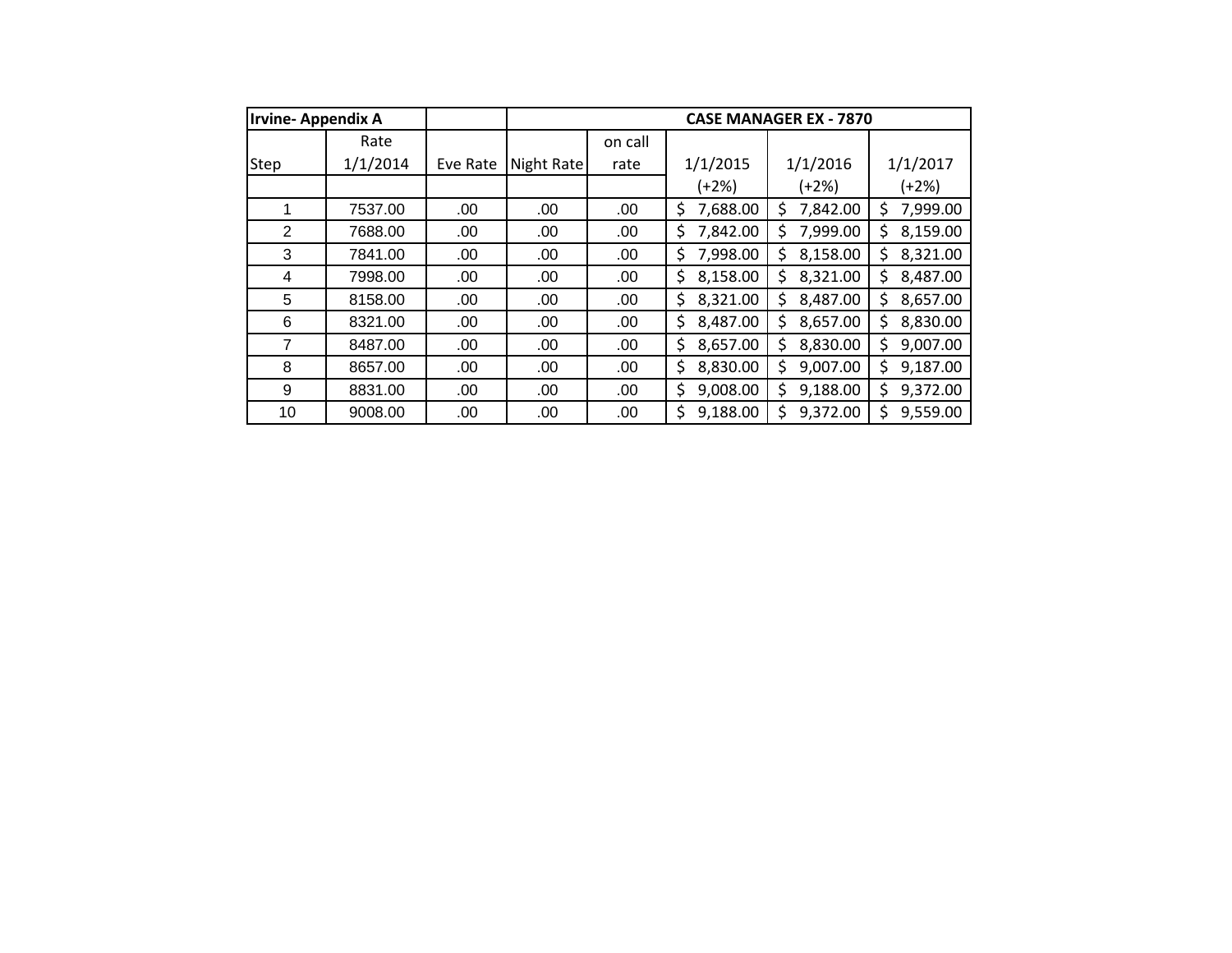| <b>Irvine-Appendix A</b> |          |     |                       |         |          |       |  | <b>CASE MANAGER PD - 9463</b> |          |
|--------------------------|----------|-----|-----------------------|---------|----------|-------|--|-------------------------------|----------|
|                          | Rate     |     |                       | on call |          |       |  |                               |          |
| <b>Step</b>              | 1/1/2014 |     | Eve Rate   Night Rate | rate    | 1/1/2015 |       |  | 1/1/2016                      | 1/1/2017 |
|                          |          |     |                       |         | (+2%)    |       |  | (+2%)                         | $(+2%)$  |
|                          | 48.49    | .00 | .00                   | .00     |          | 49.46 |  | 50.45                         | 51.46    |

|      | <b>Irvine-Appendix A</b> | <b>CHILD DEV ASC - 9345</b> |            |         |    |          |    |          |    |          |  |
|------|--------------------------|-----------------------------|------------|---------|----|----------|----|----------|----|----------|--|
|      | Rate                     |                             |            | on call |    |          |    |          |    |          |  |
| Step | 1/1/2014                 | Eve Rate                    | Night Rate | rate    |    | 1/1/2015 |    | 1/1/2016 |    | 1/1/2017 |  |
|      |                          |                             |            |         |    | (+2%)    |    | (+2%)    |    | $(+2%)$  |  |
|      | 24.57                    | .00                         | .00        | .00     | \$ | 25.06    | \$ | 25.56    | \$ | 26.07    |  |
| 2    | 25.06                    | .00                         | .00        | .00     | \$ | 25.56    | \$ | 26.07    | \$ | 26.59    |  |
| 3    | 25.56                    | .00                         | .00        | .00     | \$ | 26.07    | \$ | 26.59    | \$ | 27.12    |  |
| 4    | 26.07                    | .00                         | .00        | .00     | \$ | 26.59    | \$ | 27.12    | \$ | 27.66    |  |
| 5    | 26.59                    | .00                         | .00        | .00     | \$ | 27.12    | \$ | 27.66    | \$ | 28.21    |  |
| 6    | 27.12                    | .00                         | .00        | .00     | \$ | 27.66    | \$ | 28.21    | \$ | 28.77    |  |
| 7    | 27.66                    | .00                         | .00        | .00     | \$ | 28.21    | \$ | 28.77    | \$ | 29.35    |  |
| 8    | 28.22                    | .00                         | .00        | .00     | \$ | 28.78    | \$ | 29.36    | \$ | 29.95    |  |
| 9    | 28.79                    | .00                         | .00        | .00     | \$ | 29.37    | \$ | 29.96    | \$ | 30.56    |  |
| 10   | 29.36                    | .00                         | .00        | .00     | \$ | 29.95    | \$ | 30.55    | \$ | 31.16    |  |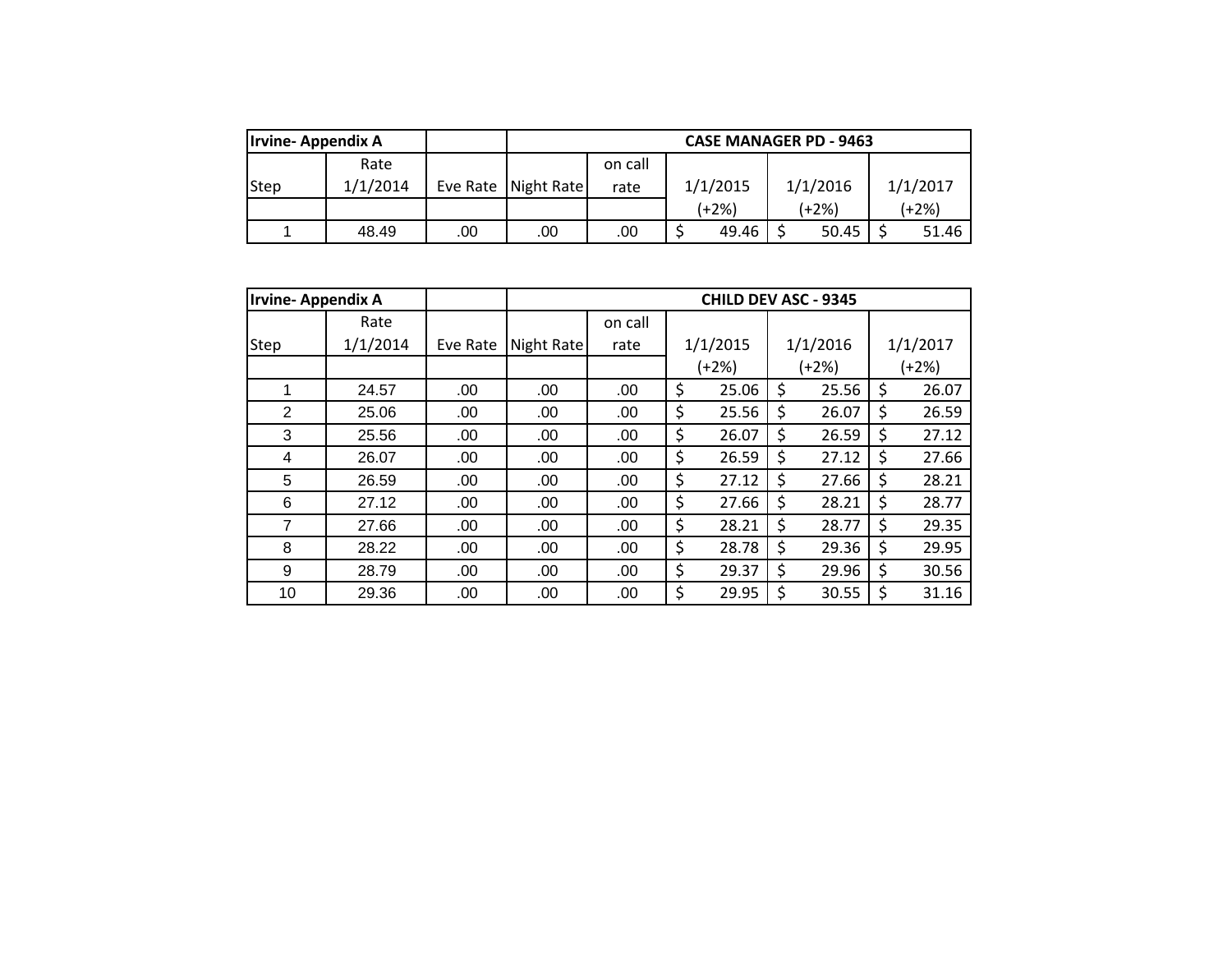| <b>Irvine-Appendix A</b> |          |          |            |         | CHILD LIFE SPEC 1 NEX - 7875 |             |             |
|--------------------------|----------|----------|------------|---------|------------------------------|-------------|-------------|
|                          | Rate     |          |            | on call |                              |             |             |
| Step                     | 1/1/2014 | Eve Rate | Night Rate | rate    | 1/1/2015                     | 1/1/2016    | 1/1/2017    |
|                          |          |          |            |         | $(+2%)$                      | $(+2%)$     | (+2%)       |
| 1                        | 24.57    | 1.20     | .00        | 5.00    | \$<br>25.06                  | \$<br>25.56 | \$<br>26.07 |
| 2                        | 25.06    | 1.20     | .00        | 5.00    | \$<br>25.56                  | \$<br>26.07 | \$<br>26.59 |
| 3                        | 25.56    | 1.20     | .00        | 5.00    | \$<br>26.07                  | \$<br>26.59 | \$<br>27.12 |
| 4                        | 26.07    | 1.20     | .00        | 5.00    | \$<br>26.59                  | \$<br>27.12 | \$<br>27.66 |
| 5                        | 26.59    | 1.20     | .00        | 5.00    | \$<br>27.12                  | \$<br>27.66 | \$<br>28.21 |
| 6                        | 27.12    | 1.20     | .00.       | 5.00    | \$<br>27.66                  | \$<br>28.21 | \$<br>28.77 |
| 7                        | 27.66    | 1.20     | .00        | 5.00    | \$<br>28.21                  | \$<br>28.77 | \$<br>29.35 |
| 8                        | 28.22    | 1.20     | .00        | 5.00    | \$<br>28.78                  | \$<br>29.36 | \$<br>29.95 |
| 9                        | 28.79    | 1.20     | .00        | 5.00    | \$<br>29.37                  | \$<br>29.96 | \$<br>30.56 |
| 10                       | 29.36    | 1.20     | .00        | 5.00    | \$<br>29.95                  | \$<br>30.55 | \$<br>31.16 |

| <b>Irvine-Appendix A</b> |          |      |                       |         |          | <b>CHILD LIFE SPEC 1 PD - 9368</b> |          |  |  |
|--------------------------|----------|------|-----------------------|---------|----------|------------------------------------|----------|--|--|
|                          | Rate     |      |                       | on call |          |                                    |          |  |  |
| Step                     | 1/1/2014 |      | Eve Rate   Night Rate | rate    | 1/1/2015 | 1/1/2016                           | 1/1/2017 |  |  |
|                          |          |      |                       |         | (+2%)    | (+2%)                              | $(+2%)$  |  |  |
|                          | 27.70    | 1.20 | 2.20                  | .00     | 28.25    | 28.82                              | 29.40    |  |  |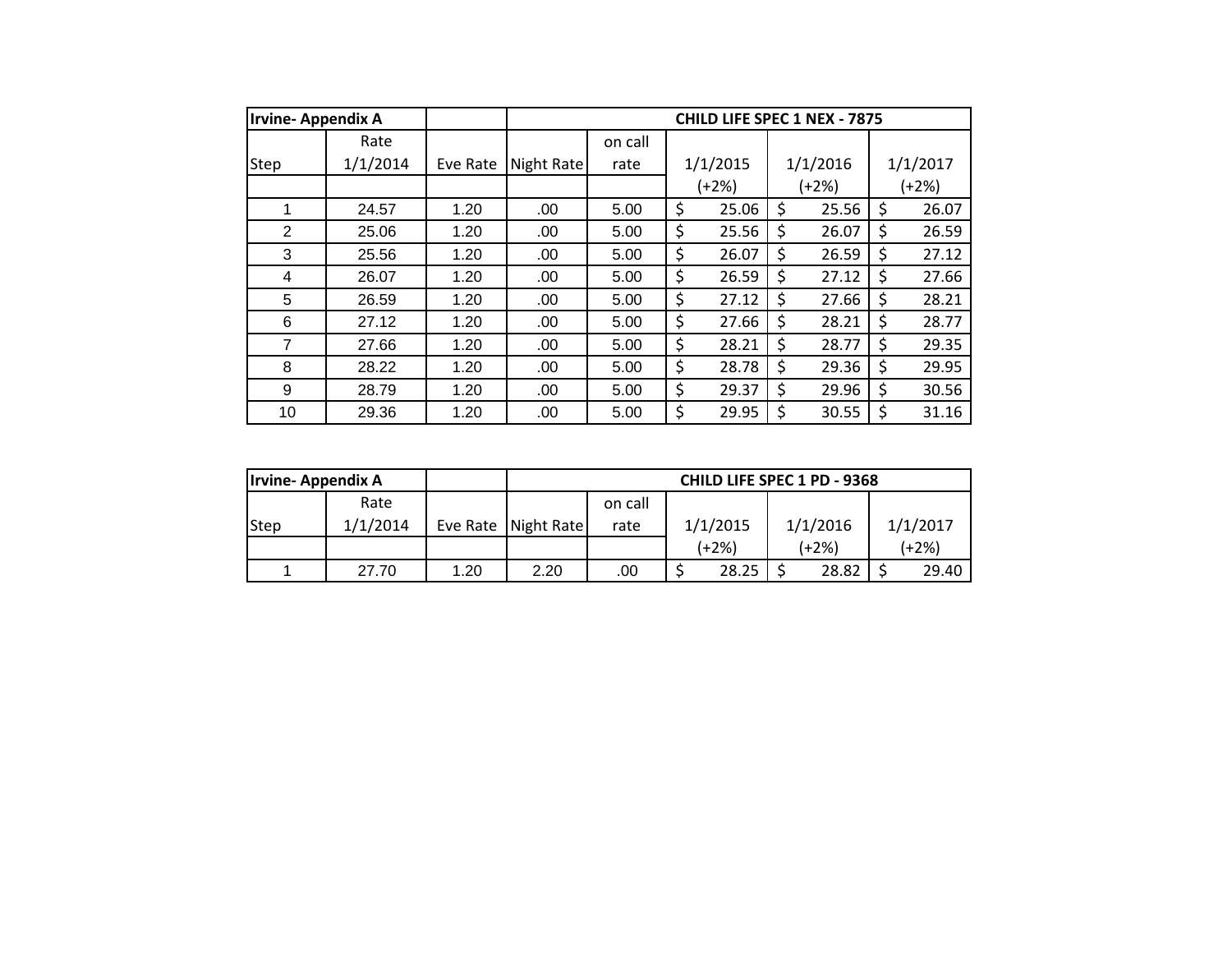| <b>Irvine-Appendix A</b> |          |          |            |         | CHILD LIFE SPEC 2 NEX - 7874 |             |             |
|--------------------------|----------|----------|------------|---------|------------------------------|-------------|-------------|
|                          | Rate     |          |            | on call |                              |             |             |
| <b>Step</b>              | 1/1/2014 | Eve Rate | Night Rate | rate    | 1/1/2015                     | 1/1/2016    | 1/1/2017    |
|                          |          |          |            |         | $(+2%)$                      | $(+2%)$     | (+2%)       |
| 1                        | 27.11    | 1.20     | .00        | 5.00    | \$<br>27.65                  | \$<br>28.20 | \$<br>28.76 |
| $\overline{2}$           | 27.65    | 1.20     | .00        | 5.00    | \$<br>28.20                  | \$<br>28.76 | \$<br>29.34 |
| 3                        | 28.21    | 1.20     | .00        | 5.00    | \$<br>28.77                  | \$<br>29.35 | \$<br>29.94 |
| 4                        | 28.78    | 1.20     | .00        | 5.00    | \$<br>29.36                  | \$<br>29.95 | \$<br>30.55 |
| 5                        | 29.35    | 1.20     | .00        | 5.00    | \$<br>29.94                  | \$<br>30.54 | \$<br>31.15 |
| 6                        | 29.94    | 1.20     | .00        | 5.00    | \$<br>30.54                  | \$<br>31.15 | \$<br>31.77 |
| $\overline{7}$           | 30.53    | 1.20     | .00        | 5.00    | \$<br>31.14                  | \$<br>31.76 | \$<br>32.40 |
| 8                        | 31.14    | 1.20     | .00        | 5.00    | \$<br>31.76                  | \$<br>32.40 | \$<br>33.05 |
| 9                        | 31.76    | 1.20     | .00        | 5.00    | \$<br>32.40                  | \$<br>33.05 | \$<br>33.71 |
| 10                       | 32.40    | 1.20     | .00        | 5.00    | \$<br>33.05                  | \$<br>33.71 | \$<br>34.38 |

| <b>Irvine-Appendix A</b> |          |      |                       |         |          | CHILD LIFE SPEC 2 PD - 9369 |          |  |  |
|--------------------------|----------|------|-----------------------|---------|----------|-----------------------------|----------|--|--|
|                          | Rate     |      |                       | on call |          |                             |          |  |  |
| Step                     | 1/1/2014 |      | Eve Rate   Night Rate | rate    | 1/1/2015 | 1/1/2016                    | 1/1/2017 |  |  |
|                          |          |      |                       |         | (+2%)    | (+2%)                       | $(+2%)$  |  |  |
|                          | 30.53    | 1.20 | 2.20                  | .00     | 31.14    | 31.76                       | 32.40    |  |  |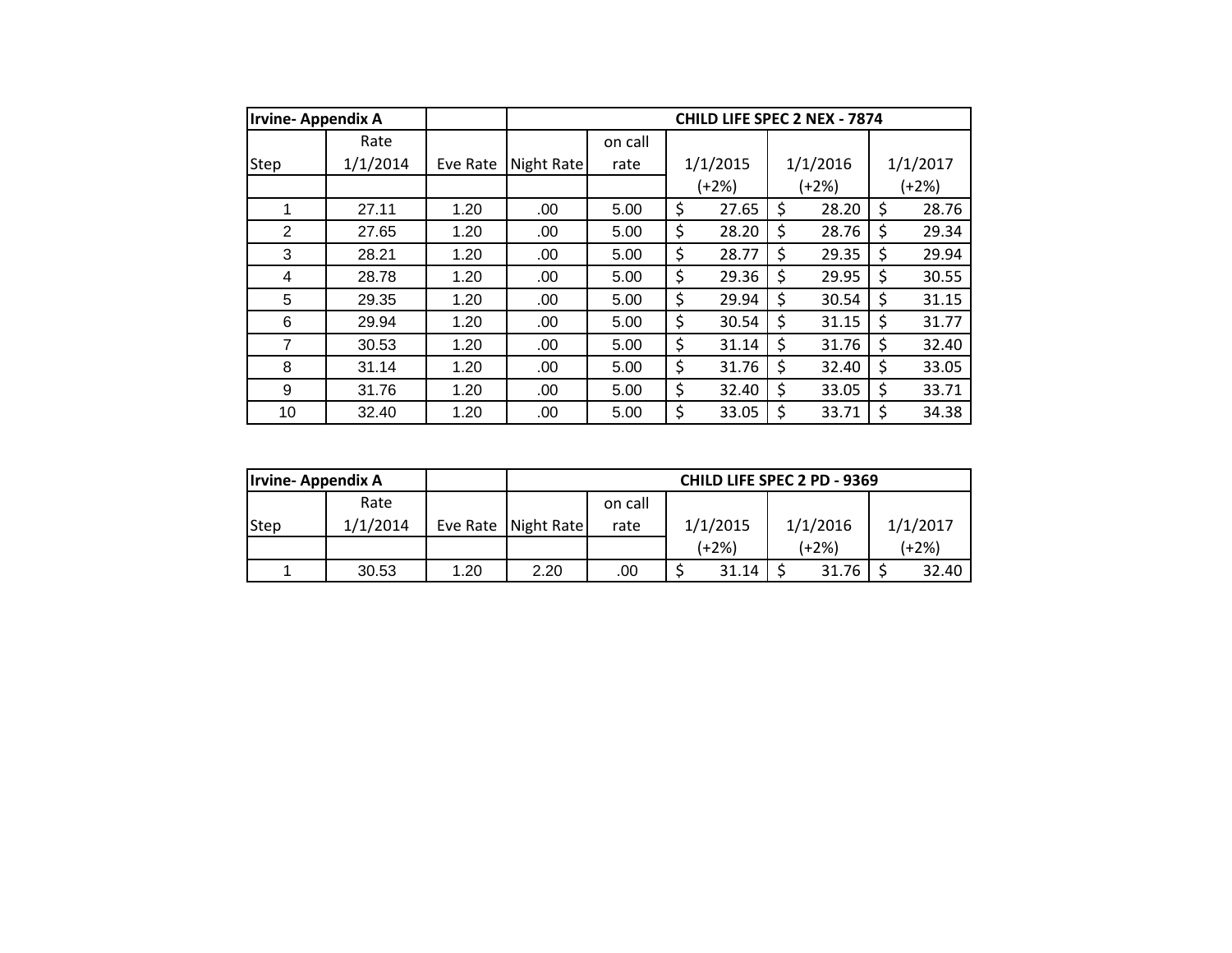| <b>Irvine-Appendix A</b> |          |          | <b>CLIN LAB SCI - 8940</b> |         |    |          |    |          |    |          |
|--------------------------|----------|----------|----------------------------|---------|----|----------|----|----------|----|----------|
|                          | Rate     |          |                            | on call |    |          |    |          |    |          |
| Step                     | 1/1/2014 | Eve Rate | Night Rate                 | rate    |    | 1/1/2015 |    | 1/1/2016 |    | 1/1/2017 |
|                          |          |          |                            |         |    | $(+2%)$  |    | (+2%)    |    | $(+2%)$  |
| 1                        | 35.93    | 1.75     | 2.70                       | 6.50    | \$ | 36.65    | \$ | 37.38    | \$ | 38.13    |
| 2                        | 36.66    | 1.75     | 2.70                       | 6.50    | \$ | 37.39    | \$ | 38.14    | \$ | 38.90    |
| 3                        | 37.40    | 1.75     | 2.70                       | 6.50    | \$ | 38.15    | \$ | 38.91    | \$ | 39.69    |
| 4                        | 38.14    | 1.75     | 2.70                       | 6.50    | \$ | 38.90    | \$ | 39.68    | \$ | 40.47    |
| 5                        | 38.90    | 1.75     | 2.70                       | 6.50    | \$ | 39.68    | \$ | 40.47    | \$ | 41.28    |
| 6                        | 39.68    | 1.75     | 2.70                       | 6.50    | \$ | 40.47    | \$ | 41.28    | \$ | 42.11    |
| 7                        | 40.47    | 1.75     | 2.70                       | 6.50    | \$ | 41.28    | \$ | 42.11    | \$ | 42.95    |
| 8                        | 41.28    | 1.75     | 2.70                       | 6.50    | \$ | 42.11    | \$ | 42.95    | \$ | 43.81    |
| 9                        | 42.11    | 1.75     | 2.70                       | 6.50    | \$ | 42.95    | \$ | 43.81    | \$ | 44.69    |
| 10                       | 42.95    | 1.75     | 2.70                       | 6.50    | \$ | 43.81    | \$ | 44.69    | \$ | 45.58    |

| <b>Irvine-Appendix A</b> |          |     |                       |         |          | <b>CLIN LAB SCI APPR - 8957</b> |          |  |
|--------------------------|----------|-----|-----------------------|---------|----------|---------------------------------|----------|--|
|                          | Rate     |     |                       | on call |          |                                 |          |  |
| Step                     | 1/1/2014 |     | Eve Rate   Night Rate | rate    | 1/1/2015 | 1/1/2016                        | 1/1/2017 |  |
|                          |          |     |                       |         | (+2%)    | (+2%)                           | (+2%)    |  |
|                          | 23.67    | .00 | .00                   | .00     | 24.14    | 24.62                           | 25.11    |  |

| <b>Irvine-Appendix A</b> |          |      |                       |         |          | <b>CLIN LAB SCI PD - 8956</b> |          |  |
|--------------------------|----------|------|-----------------------|---------|----------|-------------------------------|----------|--|
|                          | Rate     |      |                       | on call |          |                               |          |  |
| Step                     | 1/1/2014 |      | Eve Rate   Night Rate | rate    | 1/1/2015 | 1/1/2016                      | 1/1/2017 |  |
|                          |          |      |                       |         | (+2%)    | (+2%)                         | (+2%)    |  |
|                          | 43.17    | 1.75 | 2.70                  | 6.50    | 44.03    | 44.91                         | 45.81    |  |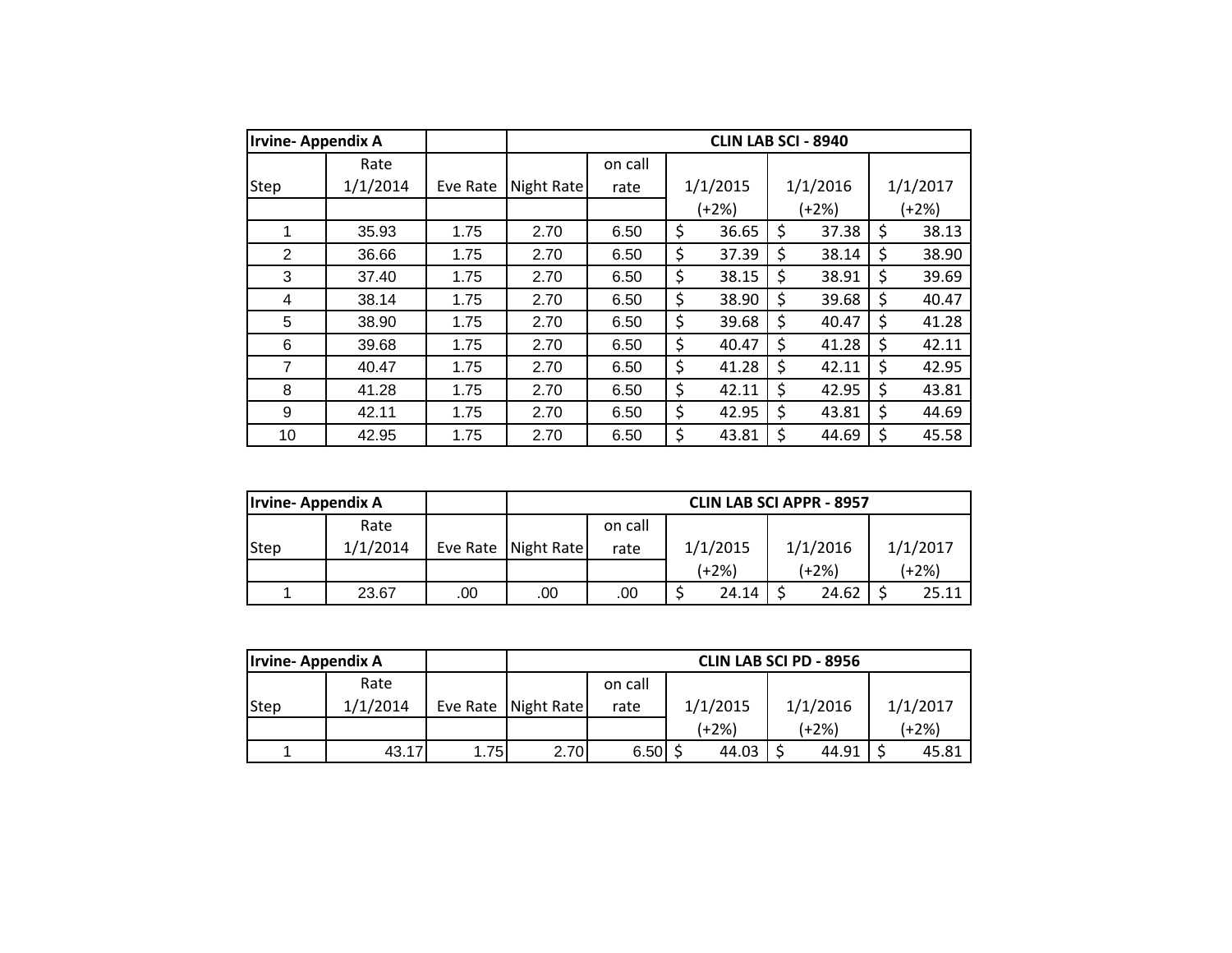| <b>Irvine-Appendix A</b> |          |          |            |         | <b>CLIN LAB SCI SPEC - 8939</b> |             |             |
|--------------------------|----------|----------|------------|---------|---------------------------------|-------------|-------------|
|                          | Rate     |          |            | on call |                                 |             |             |
| <b>Step</b>              | 1/1/2014 | Eve Rate | Night Rate | rate    | 1/1/2015                        | 1/1/2016    | 1/1/2017    |
|                          |          |          |            |         | $(+2%)$                         | $(+2%)$     | (+2%)       |
| 1                        | 39.59    | 1.75     | 2.70       | 6.50    | \$<br>40.38                     | \$<br>41.19 | \$<br>42.01 |
| 2                        | 40.39    | 1.75     | 2.70       | 6.50    | \$<br>41.20                     | \$<br>42.02 | \$<br>42.86 |
| 3                        | 41.18    | 1.75     | 2.70       | 6.50    | \$<br>42.00                     | \$<br>42.84 | \$<br>43.70 |
| 4                        | 42.01    | 1.75     | 2.70       | 6.50    | \$<br>42.85                     | \$<br>43.71 | \$<br>44.58 |
| 5                        | 42.84    | 1.75     | 2.70       | 6.50    | \$<br>43.70                     | \$<br>44.57 | \$<br>45.46 |
| 6                        | 43.69    | 1.75     | 2.70       | 6.50    | \$<br>44.56                     | \$<br>45.45 | \$<br>46.36 |
| $\overline{7}$           | 44.57    | 1.75     | 2.70       | 6.50    | \$<br>45.46                     | \$<br>46.37 | \$<br>47.30 |
| 8                        | 45.46    | 1.75     | 2.70       | 6.50    | \$<br>46.37                     | \$<br>47.30 | \$<br>48.25 |
| 9                        | 46.37    | 1.75     | 2.70       | 6.50    | \$<br>47.30                     | \$<br>48.25 | \$<br>49.22 |
| 10                       | 47.30    | 1.75     | 2.70       | 6.50    | \$<br>48.25                     | \$<br>49.22 | \$<br>50.20 |

| <b>Irvine-Appendix A</b> |          |          |            |         | <b>CLIN LAB SCI SPEC SR-8938</b> |             |             |
|--------------------------|----------|----------|------------|---------|----------------------------------|-------------|-------------|
|                          | Rate     |          |            | on call |                                  |             |             |
| Step                     | 1/1/2014 | Eve Rate | Night Rate | rate    | 1/1/2015                         | 1/1/2016    | 1/1/2017    |
|                          |          |          |            |         | (+2%)                            | (+2%)       | $(+2%)$     |
| 1                        | 40.64    | 1.75     | 2.70       | 6.50    | \$<br>41.45                      | \$<br>42.28 | \$<br>43.13 |
| $\overline{2}$           | 41.46    | 1.75     | 2.70       | 6.50    | \$<br>42.29                      | \$<br>43.14 | \$<br>44.00 |
| 3                        | 42.28    | 1.75     | 2.70       | 6.50    | \$<br>43.13                      | \$<br>43.99 | \$<br>44.87 |
| 4                        | 43.13    | 1.75     | 2.70       | 6.50    | \$<br>43.99                      | \$<br>44.87 | \$<br>45.77 |
| 5                        | 43.99    | 1.75     | 2.70       | 6.50    | \$<br>44.87                      | \$<br>45.77 | \$<br>46.69 |
| 6                        | 44.86    | 1.75     | 2.70       | 6.50    | \$<br>45.76                      | \$<br>46.68 | \$<br>47.61 |
| $\overline{7}$           | 45.77    | 1.75     | 2.70       | 6.50    | \$<br>46.69                      | \$<br>47.62 | \$<br>48.57 |
| 8                        | 46.68    | 1.75     | 2.70       | 6.50    | \$<br>47.61                      | \$<br>48.56 | \$<br>49.53 |
| 9                        | 47.61    | 1.75     | 2.70       | 6.50    | \$<br>48.56                      | \$<br>49.53 | \$<br>50.52 |
| 10                       | 48.56    | 1.75     | 2.70       | 6.50    | \$<br>49.53                      | \$<br>50.52 | \$<br>51.53 |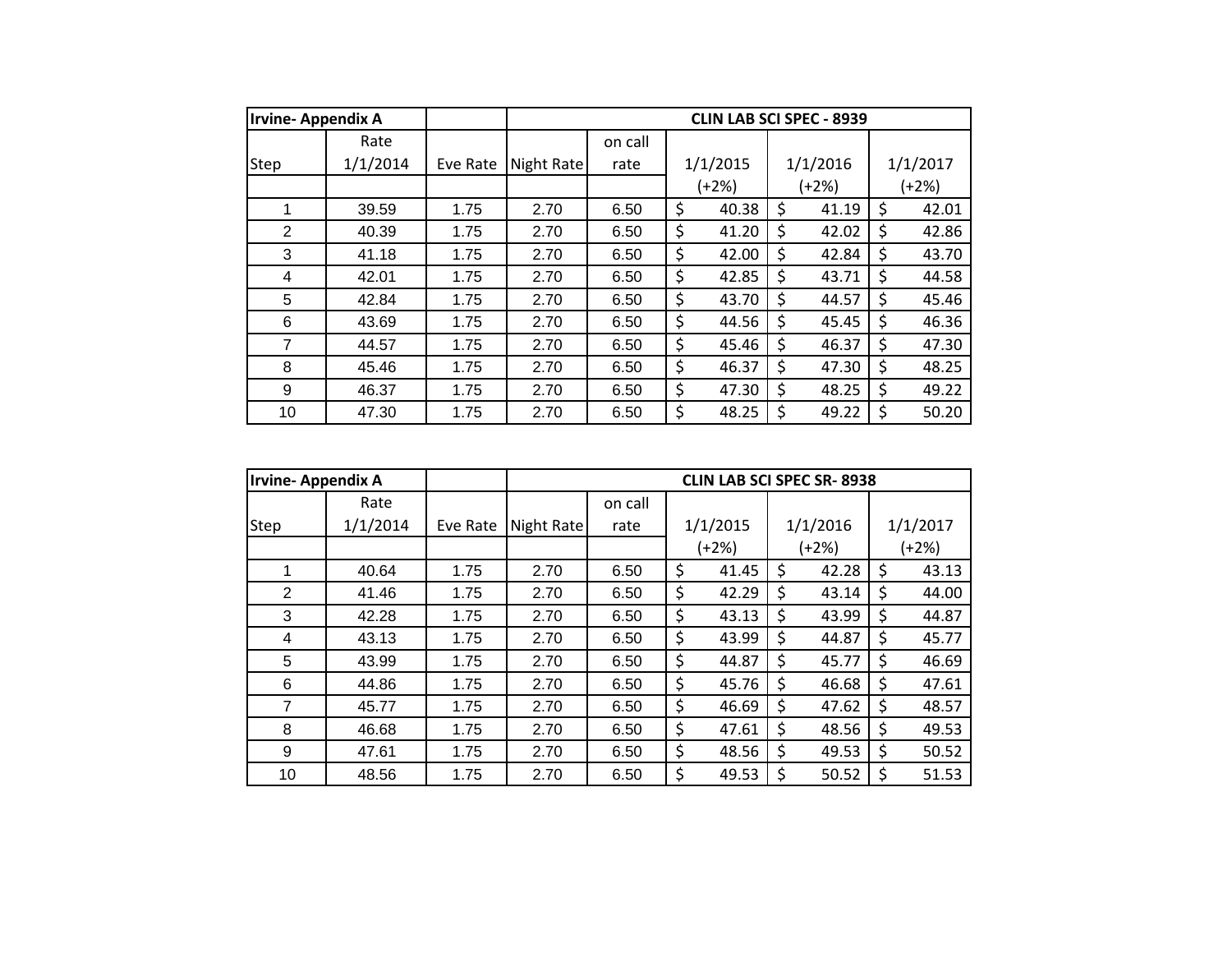| <b>Irvine-Appendix A</b> |          |     | <b>CLIN LIC SOCIAL WORKER PD-9310</b> |         |          |          |          |
|--------------------------|----------|-----|---------------------------------------|---------|----------|----------|----------|
|                          | Rate     |     |                                       | on call |          |          |          |
| <b>Step</b>              | 1/1/2014 |     | Eve Rate   Night Rate                 | rate    | 1/1/2015 | 1/1/2016 | 1/1/2017 |
|                          |          |     |                                       |         | (+2%)    | (+2%)    | $(+2%)$  |
|                          | 39.71    | .00 | .00                                   | .00     | 40.50    | 41.31    | 42.14    |

| <b>Irvine-Appendix A</b> |          |          |            |         | <b>CLIN LIC SOCIAL WORKER 1 EX-7890</b> |                |                |
|--------------------------|----------|----------|------------|---------|-----------------------------------------|----------------|----------------|
|                          | Rate     |          |            | on call |                                         |                |                |
| Step                     | 1/1/2014 | Eve Rate | Night Rate | rate    | 1/1/2015                                | 1/1/2016       | 1/1/2017       |
|                          |          |          |            |         | $(+2%)$                                 | (+2%)          | (+2%)          |
| 1                        | 4787.00  | .00      | .00        | .00     | \$<br>4,883.00                          | 4,981.00<br>\$ | 5,081.00<br>\$ |
| $\overline{2}$           | 4883.00  | .00      | .00        | .00     | \$<br>4,981.00                          | 5,081.00<br>\$ | \$<br>5,183.00 |
| 3                        | 4981.00  | .00      | .00        | .00     | \$<br>5,081.00                          | 5,183.00<br>\$ | 5,287.00<br>\$ |
| 4                        | 5080.00  | .00      | .00        | .00     | \$<br>5,182.00                          | 5,286.00<br>\$ | 5,392.00<br>\$ |
| 5                        | 5181.00  | .00.     | .00        | .00     | \$<br>5,285.00                          | 5,391.00<br>Ś  | \$<br>5,499.00 |
| 6                        | 5286.00  | .00      | .00        | .00     | 5,392.00<br>\$                          | 5,500.00<br>Ś  | 5,610.00<br>\$ |
| 7                        | 5391.00  | .00      | .00        | .00     | \$<br>5,499.00                          | 5,609.00<br>Ś  | 5,721.00<br>\$ |
| 8                        | 5499.00  | .00.     | .00.       | .00     | \$<br>5,609.00                          | 5,721.00<br>\$ | \$<br>5,835.00 |
| 9                        | 5608.00  | .00      | .00        | .00     | 5,720.00<br>\$                          | 5,834.00<br>Ś  | 5,951.00<br>\$ |
| 10                       | 5720.00  | .00      | .00        | .00     | Ś<br>5,834.00                           | 5,951.00<br>Ś  | 6,070.00<br>\$ |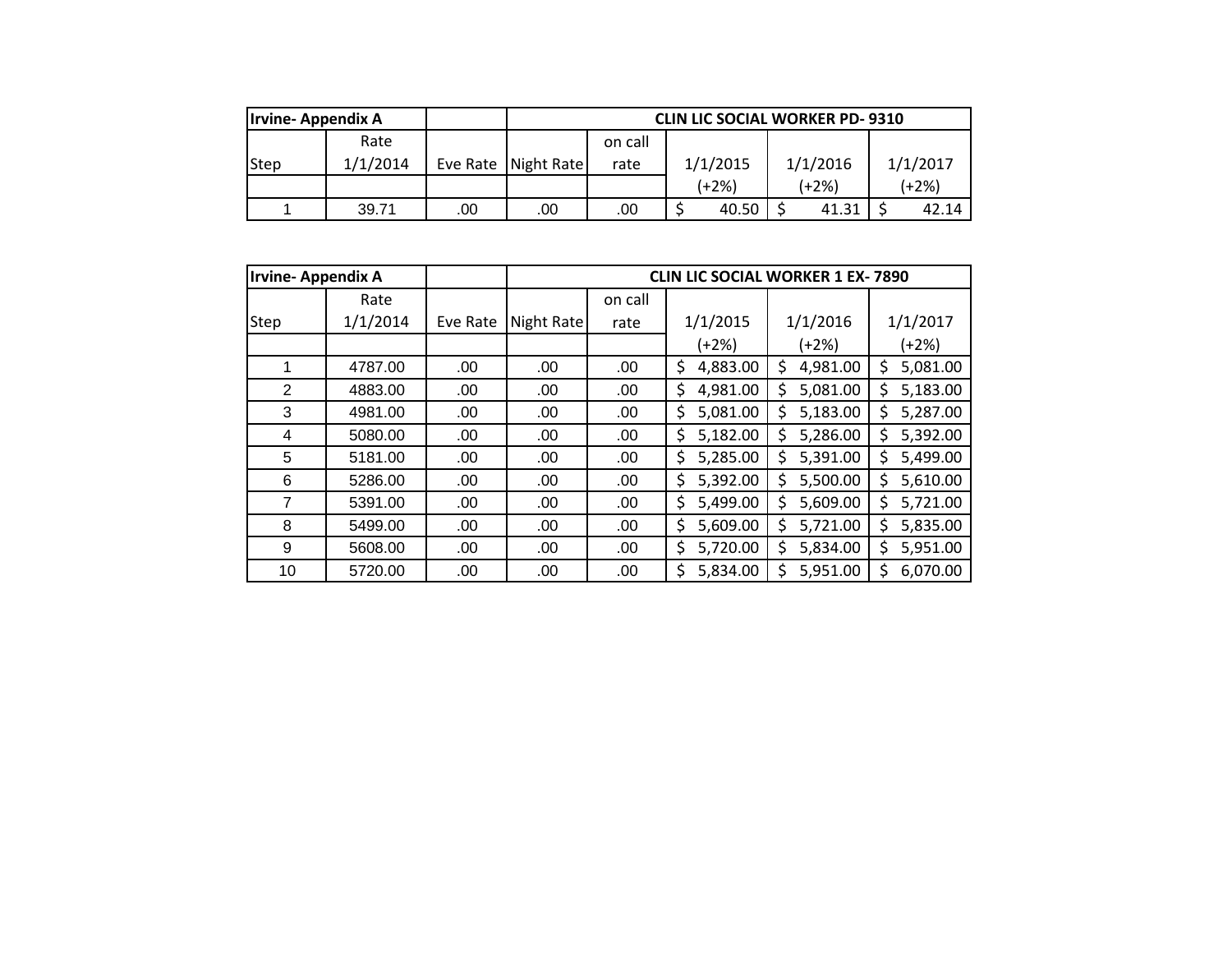| <b>Irvine-Appendix A</b> |          |          |            |         |                | <b>CLIN SOCIAL WORKER 2 - 9314</b> |                |
|--------------------------|----------|----------|------------|---------|----------------|------------------------------------|----------------|
|                          | Rate     |          |            | on call |                |                                    |                |
| <b>Step</b>              | 1/1/2014 | Eve Rate | Night Rate | rate    | 1/1/2015       | 1/1/2016                           | 1/1/2017       |
|                          |          |          |            |         | $(+2%)$        | $(+2%)$                            | $(+2%)$        |
|                          | 5278.00  | .00      | .00        | .00.    | \$<br>5,384.00 | 5,492.00<br>Ś                      | 5,602.00<br>\$ |
| $\overline{2}$           | 5384.00  | .00      | .00        | .00     | \$<br>5,492.00 | 5,602.00<br>\$                     | 5,714.00<br>\$ |
| 3                        | 5491.00  | .00      | .00        | .00     | \$<br>5,601.00 | 5,713.00<br>Ś                      | 5,827.00<br>Ś  |
| 4                        | 5601.00  | .00      | .00        | .00     | 5,713.00<br>\$ | 5,827.00<br>Ś                      | 5,944.00<br>Ś. |
| 5                        | 5713.00  | .00      | .00        | .00.    | \$<br>5,827.00 | 5,944.00<br>\$                     | 6,063.00<br>Ś. |
| 6                        | 5827.00  | .00      | .00        | .00     | 5,944.00<br>\$ | 6,063.00<br>Ś                      | 6,184.00<br>Ś  |
| 7                        | 5944.00  | .00      | .00        | .00     | 6,063.00<br>\$ | 6,184.00<br>Ś                      | 6,308.00<br>Ś  |
| 8                        | 6062.00  | .00      | .00        | .00     | \$<br>6,183.00 | 6,307.00<br>\$                     | 6,433.00<br>Ś. |
| 9                        | 6183.00  | .00      | .00        | .00     | \$<br>6,307.00 | 6,433.00<br>\$                     | 6,562.00<br>Ś  |
| 10                       | 6308.00  | .00      | .00        | .00     | 6,434.00<br>\$ | 6,563.00<br>S                      | 6,694.00<br>Ś  |

| <b>Irvine-Appendix A</b> |          |     | <b>CLIN SOCIAL WORKER 2 PD - 9316</b> |         |          |          |          |
|--------------------------|----------|-----|---------------------------------------|---------|----------|----------|----------|
|                          | Rate     |     |                                       | on call |          |          |          |
| Step                     | 1/1/2014 |     | Eve Rate   Night Rate                 | rate    | 1/1/2015 | 1/1/2016 | 1/1/2017 |
|                          |          |     |                                       |         | (+2%)    | (+2%)    | (+2%)    |
|                          | 36.96    | .00 | .00                                   | .00     |          |          |          |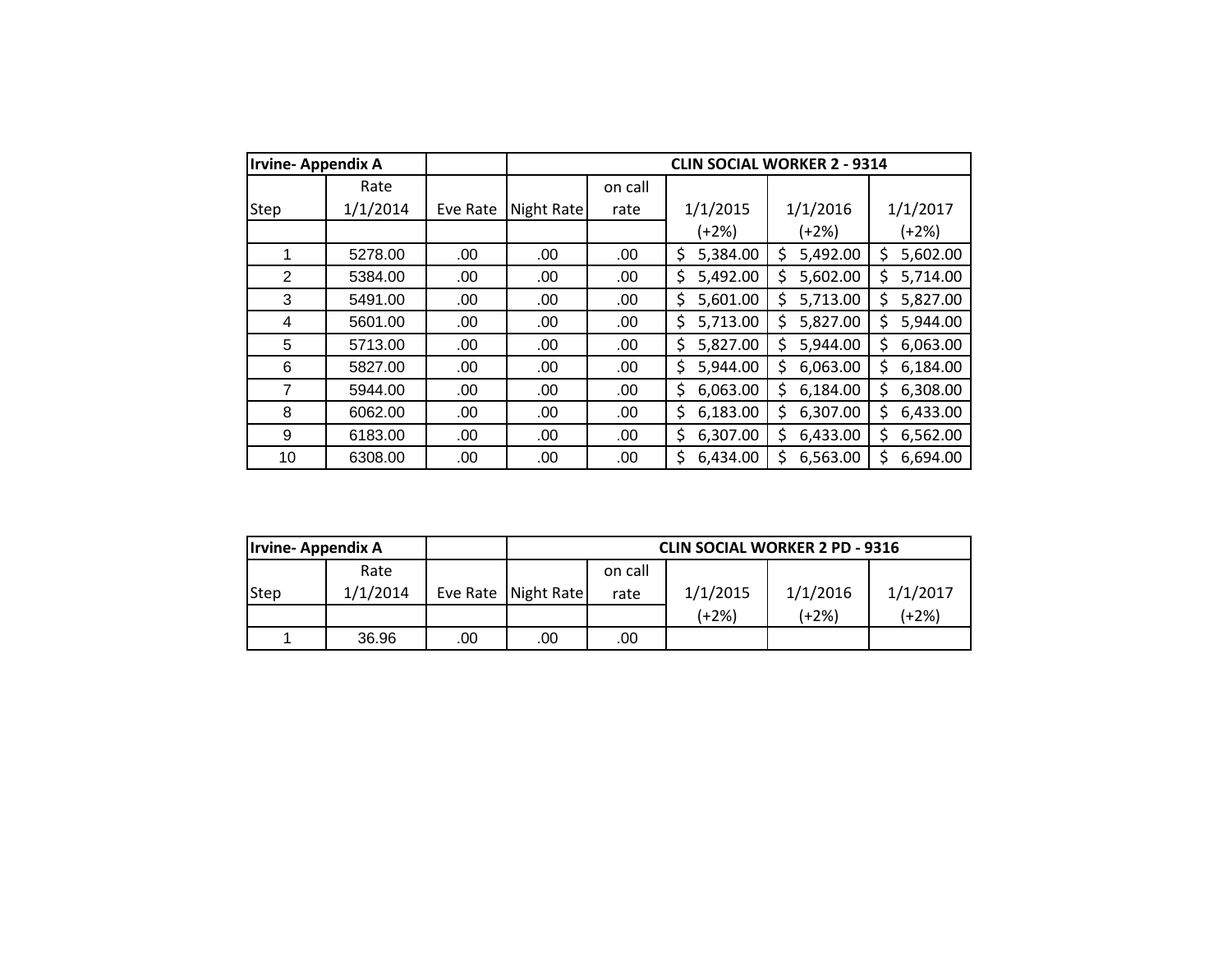| <b>Irvine-Appendix A</b> |          |          |            |         |                | <b>CLIN SOCIAL WORKER 3 - 9313</b> |                |
|--------------------------|----------|----------|------------|---------|----------------|------------------------------------|----------------|
|                          | Rate     |          |            | on call |                |                                    |                |
| Step                     | 1/1/2014 | Eve Rate | Night Rate | rate    | 1/1/2015       | 1/1/2016                           | 1/1/2017       |
|                          |          |          |            |         | $(+2%)$        | $(+2%)$                            | (+2%)          |
| 1                        | 5780.00  | .00      | .00        | .00     | 5,896.00<br>\$ | 6,014.00<br>\$                     | 6,134.00<br>\$ |
| 2                        | 5896.00  | .00      | .00        | .00     | \$<br>6,014.00 | \$<br>6,134.00                     | 6,257.00<br>\$ |
| 3                        | 6014.00  | .00      | .00        | .00     | 6,134.00<br>\$ | 6,257.00<br>Ś                      | 6,382.00<br>Ś. |
| 4                        | 6135.00  | .00      | .00        | .00     | 6,258.00<br>\$ | \$<br>6,383.00                     | 6,511.00<br>Ś. |
| 5                        | 6257.00  | .00      | .00        | .00.    | 6,382.00<br>\$ | \$<br>6,510.00                     | 6,640.00<br>\$ |
| 6                        | 6383.00  | .00      | .00        | .00.    | \$<br>6,511.00 | 6,641.00<br>\$                     | 6,774.00<br>Ś  |
| 7                        | 6510.00  | .00      | .00        | .00     | 6,640.00<br>\$ | \$<br>6,773.00                     | 6,908.00<br>Ś  |
| 8                        | 6640.00  | .00      | .00        | .00     | \$<br>6,773.00 | \$<br>6,908.00                     | 7,046.00<br>\$ |
| 9                        | 6774.00  | .00      | .00        | .00     | 6,909.00<br>\$ | 7,047.00<br>\$                     | 7,188.00<br>\$ |
| 10                       | 6908.00  | .00      | .00        | .00     | Ś<br>7,046.00  | 7,187.00<br>Ś                      | Ś<br>7,331.00  |

| <b>Irvine-Appendix A</b> |          |          |            |         | <b>CYTO TCHNO - 8955</b> |             |             |
|--------------------------|----------|----------|------------|---------|--------------------------|-------------|-------------|
|                          | Rate     |          |            | on call |                          |             |             |
| <b>Step</b>              | 1/1/2014 | Eve Rate | Night Rate | rate    | 1/1/2015                 | 1/1/2016    | 1/1/2017    |
|                          |          |          |            |         | $(+2%)$                  | (+2%)       | (+2%)       |
|                          | 38.62    | 1.75     | 2.70       | .00     | \$<br>39.39              | \$<br>40.18 | \$<br>40.98 |
| $\overline{2}$           | 39.38    | 1.75     | 2.70       | .00     | \$<br>40.17              | \$<br>40.97 | \$<br>41.79 |
| 3                        | 40.18    | 1.75     | 2.70       | .00     | \$<br>40.98              | \$<br>41.80 | \$<br>42.64 |
| 4                        | 40.98    | 1.75     | 2.70       | .00     | \$<br>41.80              | \$<br>42.64 | \$<br>43.49 |
| 5                        | 41.79    | 1.75     | 2.70       | .00     | \$<br>42.63              | \$<br>43.48 | \$<br>44.35 |
| 6                        | 42.63    | 1.75     | 2.70       | .00     | \$<br>43.48              | \$<br>44.35 | \$<br>45.24 |
| 7                        | 43.48    | 1.75     | 2.70       | .00     | \$<br>44.35              | \$<br>45.24 | \$<br>46.14 |
| 8                        | 44.35    | 1.75     | 2.70       | .00     | \$<br>45.24              | \$<br>46.14 | \$<br>47.06 |
| 9                        | 45.24    | 1.75     | 2.70       | .00     | \$<br>46.14              | \$<br>47.06 | \$<br>48.00 |
| 10                       | 46.14    | 1.75     | 2.70       | .00     | \$<br>47.06              | \$<br>48.00 | \$<br>48.96 |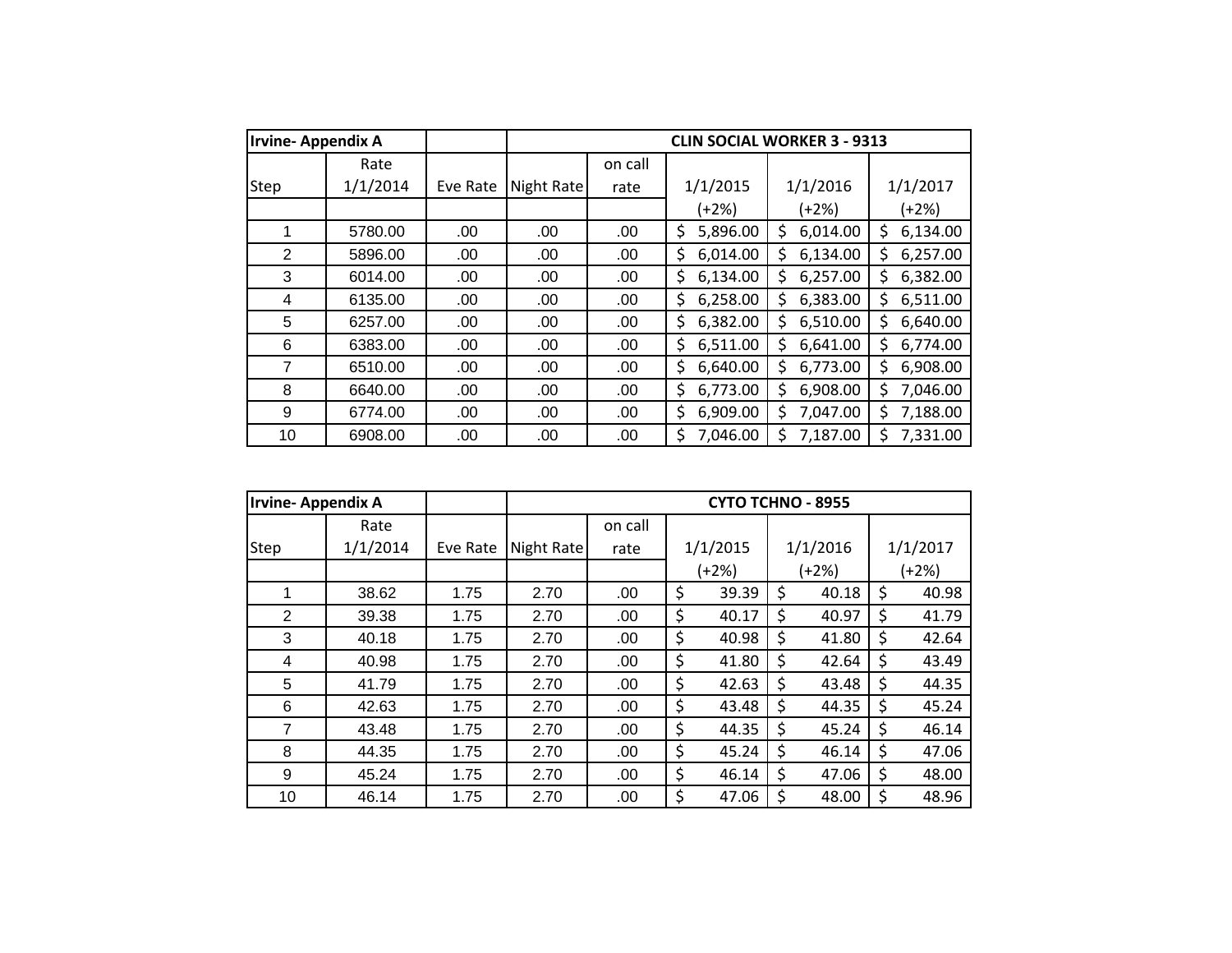| <b>Irvine-Appendix A</b> |          |          |            |         | <b>CYTO TCHNO SR - 8954</b> |             |             |
|--------------------------|----------|----------|------------|---------|-----------------------------|-------------|-------------|
|                          | Rate     |          |            | on call |                             |             |             |
| Step                     | 1/1/2014 | Eve Rate | Night Rate | rate    | 1/1/2015                    | 1/1/2016    | 1/1/2017    |
|                          |          |          |            |         | $(+2%)$                     | (+2%)       | (+2%)       |
| 1                        | 40.55    | 1.75     | 2.70       | .00     | \$<br>41.36                 | \$<br>42.19 | \$<br>43.03 |
| 2                        | 41.38    | 1.75     | 2.70       | .00     | \$<br>42.21                 | \$<br>43.05 | \$<br>43.91 |
| 3                        | 42.20    | 1.75     | 2.70       | .00     | \$<br>43.04                 | \$<br>43.90 | \$<br>44.78 |
| 4                        | 43.04    | 1.75     | 2.70       | .00     | \$<br>43.90                 | \$<br>44.78 | \$<br>45.68 |
| 5                        | 43.91    | 1.75     | 2.70       | .00     | \$<br>44.79                 | \$<br>45.69 | \$<br>46.60 |
| 6                        | 44.77    | 1.75     | 2.70       | .00     | \$<br>45.67                 | \$<br>46.58 | \$<br>47.51 |
| 7                        | 45.68    | 1.75     | 2.70       | .00     | \$<br>46.59                 | \$<br>47.52 | \$<br>48.47 |
| 8                        | 46.59    | 1.75     | 2.70       | .00     | \$<br>47.52                 | \$<br>48.47 | \$<br>49.44 |
| 9                        | 47.53    | 1.75     | 2.70       | .00     | \$<br>48.48                 | \$<br>49.45 | \$<br>50.44 |
| 10                       | 48.47    | 1.75     | 2.70       | .00     | \$<br>49.44                 | \$<br>50.43 | \$<br>51.44 |

| <b>Irvine-Appendix A</b> |          |      |                       |         |          | <b>CYTO TCHNO SR PD - 8997</b> |          |
|--------------------------|----------|------|-----------------------|---------|----------|--------------------------------|----------|
|                          | Rate     |      |                       | on call |          |                                |          |
| Step                     | 1/1/2014 |      | Eve Rate   Night Rate | rate    | 1/1/2015 | 1/1/2016                       | 1/1/2017 |
|                          |          |      |                       |         | (+2%)    | (+2%)                          | $(+2%)$  |
|                          | 49.83    | 1.75 | 2.70                  | .00     | 50.83    | 51.85                          | 52.89    |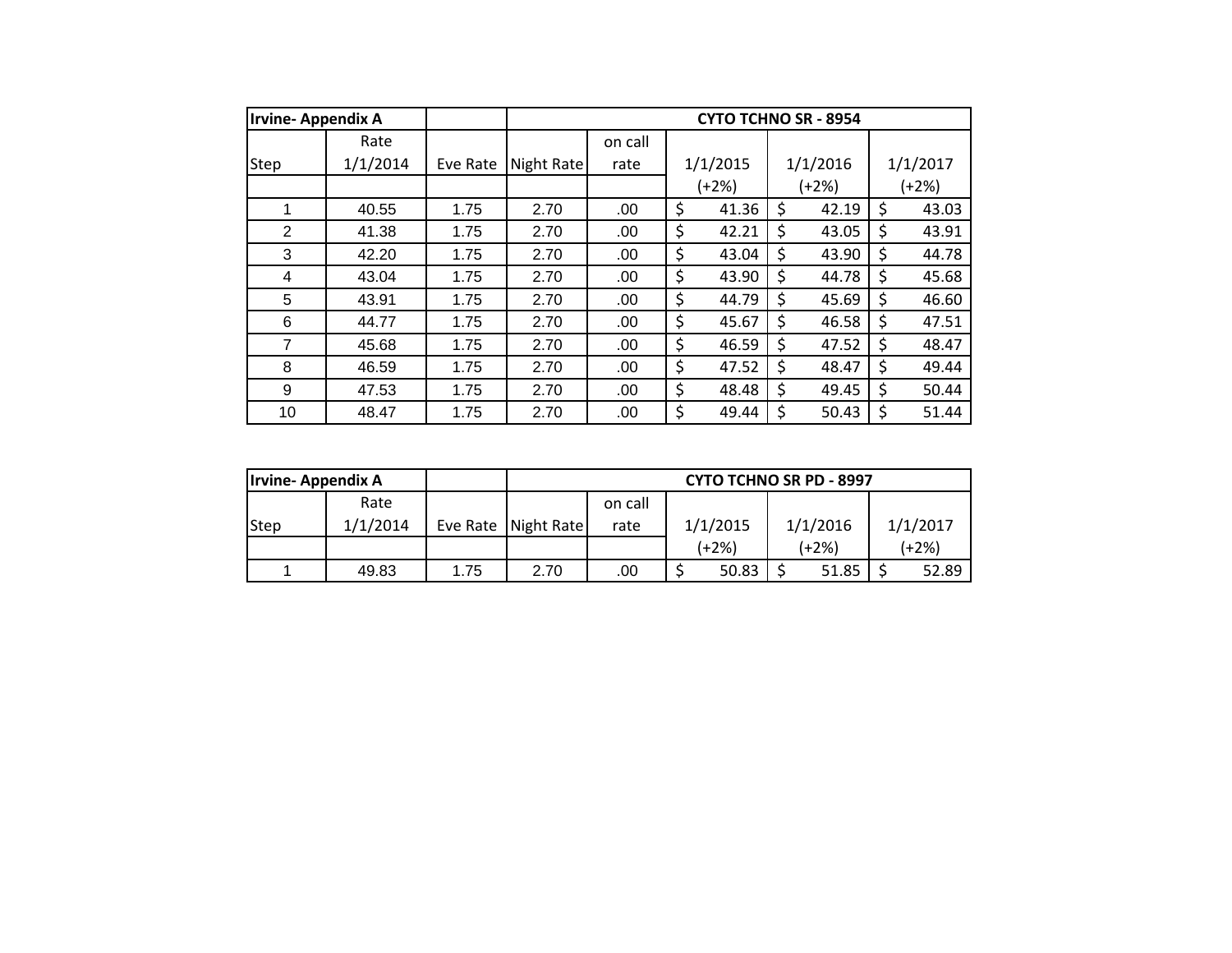| <b>Irvine-Appendix A</b> |          |          |            |         |                | DIETITIAN 1 EX - 7886 |                |
|--------------------------|----------|----------|------------|---------|----------------|-----------------------|----------------|
|                          | Rate     |          |            | on call |                |                       |                |
| Step                     | 1/1/2014 | Eve Rate | Night Rate | rate    | 1/1/2015       | 1/1/2016              | 1/1/2017       |
|                          |          |          |            |         | $(+2%)$        | $(+2%)$               | $(+2%)$        |
| 1                        | 4640.00  | .00      | .00        | .00     | 4,733.00<br>\$ | 4,828.00<br>\$        | 4,925.00<br>\$ |
| 2                        | 4732.00  | .00      | .00        | .00     | \$<br>4,827.00 | \$<br>4,924.00        | \$<br>5,022.00 |
| 3                        | 4827.00  | .00      | .00        | .00     | \$<br>4,924.00 | 5,022.00<br>\$        | 5,122.00<br>Ś  |
| 4                        | 4925.00  | .00      | .00        | .00     | \$<br>5,024.00 | 5,124.00<br>Ś         | 5,226.00<br>S  |
| 5                        | 5023.00  | .00.     | .00.       | .00     | \$<br>5,123.00 | 5,225.00<br>\$        | 5,330.00<br>Ś. |
| 6                        | 5122.00  | .00      | .00        | .00     | \$<br>5,224.00 | 5,328.00<br>\$        | 5,435.00<br>\$ |
| 7                        | 5225.00  | .00      | .00        | .00     | 5,330.00<br>\$ | 5,437.00<br>\$        | 5,546.00<br>Ś  |
| 8                        | 5330.00  | .00      | .00        | .00     | \$<br>5,437.00 | \$<br>5,546.00        | 5,657.00<br>\$ |
| 9                        | 5436.00  | .00      | .00        | .00     | \$<br>5,545.00 | 5,656.00<br>Ś         | 5,769.00<br>Ś. |
| 10                       | 5545.00  | .00      | .00        | .00     | \$<br>5,656.00 | 5,769.00<br>Ś         | Ś<br>5,884.00  |

| <b>Irvine-Appendix A</b> |          |          |            |         |                 | DIETITIAN 2 - 5426 |                 |
|--------------------------|----------|----------|------------|---------|-----------------|--------------------|-----------------|
|                          | Rate     |          |            | on call |                 |                    |                 |
| <b>Step</b>              | 1/1/2014 | Eve Rate | Night Rate | rate    | 1/1/2015        | 1/1/2016           | 1/1/2017        |
|                          |          |          |            |         | $(+2%)$         | $(+2%)$            | (+2%)           |
|                          | 5548.00  | .00      | .00        | .00     | 5,659.00<br>Ś.  | 5,772.00<br>Ś      | \$<br>5,887.00  |
| 2                        | 5659.00  | .00      | .00        | .00     | Ś.<br>5,772.00  | 5,887.00<br>S      | 6,005.00<br>\$  |
| 3                        | 5773.00  | .00      | .00        | .00     | \$<br>5,888.00  | 6,006.00<br>S      | \$.<br>6,126.00 |
| 4                        | 5888.00  | .00      | .00        | .00     | 6,006.00<br>\$. | 6,126.00<br>S.     | 6,249.00<br>S.  |
| 5                        | 6006.00  | .00      | .00.       | .00     | 6,126.00<br>\$. | 6,249.00<br>S      | 6,374.00<br>\$  |
| 6                        | 6126.00  | .00      | .00.       | .00     | \$<br>6,249.00  | 6,374.00<br>S      | 6,501.00<br>\$  |
| 7                        | 6248.00  | .00      | .00        | .00     | Ś.<br>6,373.00  | 6,500.00<br>S      | Ŝ.<br>6,630.00  |
| 8                        | 6373.00  | .00      | .00.       | .00     | 6,500.00<br>\$. | 6,630.00<br>S      | 6,763.00<br>Ś   |
| 9                        | 6501.00  | .00      | .00        | .00     | \$.<br>6,631.00 | 6,764.00<br>S      | 6,899.00<br>S.  |
| 10                       | 6631.00  | .00      | .00.       | .00     | \$.<br>6,764.00 | 6,899.00<br>Ś      | \$<br>7,037.00  |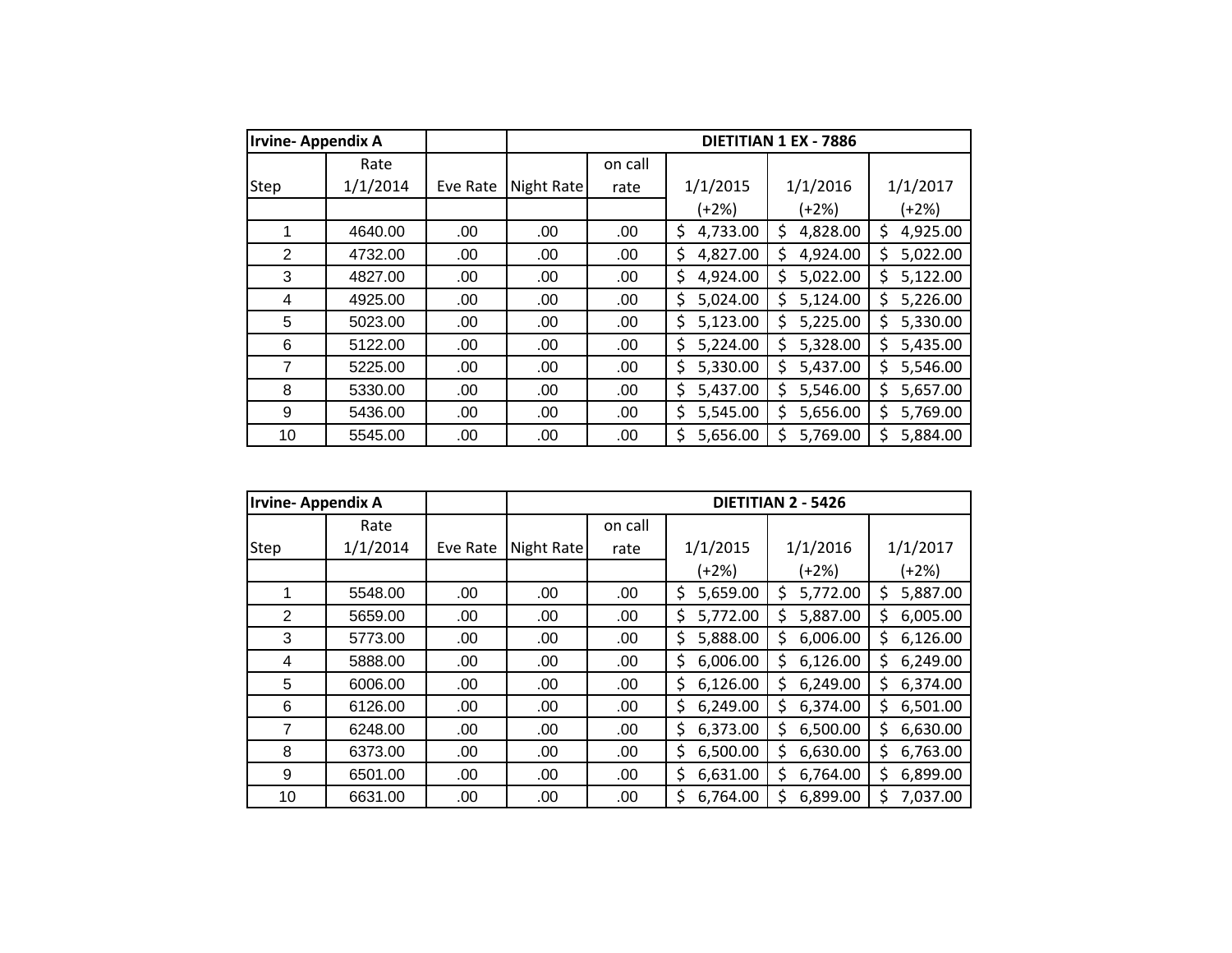| Irvine-Appendix A |          |     |                       |         |          | <b>DIETITIAN PD - 5421</b> |          |
|-------------------|----------|-----|-----------------------|---------|----------|----------------------------|----------|
|                   | Rate     |     |                       | on call |          |                            |          |
| <b>Step</b>       | 1/1/2014 |     | Eve Rate   Night Rate | rate    | 1/1/2015 | 1/1/2016                   | 1/1/2017 |
|                   |          |     |                       |         | (+2%)    | (+2%)                      | (+2%)    |
|                   | 36.00    | .00 | .00                   | .00     | 36.72    | 37.45                      | 38.20    |

|                | <b>Irvine-Appendix A</b> |          | <b>DIETITIAN SR - 5424</b> |         |                 |                 |                |  |  |  |
|----------------|--------------------------|----------|----------------------------|---------|-----------------|-----------------|----------------|--|--|--|
|                | Rate                     |          |                            | on call |                 |                 |                |  |  |  |
| Step           | 1/1/2014                 | Eve Rate | Night Rate                 | rate    | 1/1/2015        | 1/1/2016        | 1/1/2017       |  |  |  |
|                |                          |          |                            |         | $(+2%)$         | (+2%)           | $(+2%)$        |  |  |  |
|                | 5826.00                  | .00      | .00                        | .00     | \$.<br>5,943.00 | \$<br>6,062.00  | 6,183.00<br>\$ |  |  |  |
| $\overline{2}$ | 5942.00                  | .00      | .00                        | .00     | \$.<br>6,061.00 | \$<br>6,182.00  | 6,306.00<br>\$ |  |  |  |
| 3              | 6061.00                  | .00      | .00                        | .00     | \$.<br>6,182.00 | \$<br>6,306.00  | 6,432.00<br>\$ |  |  |  |
| 4              | 6183.00                  | .00      | .00                        | .00     | \$.<br>6,307.00 | \$<br>6,433.00  | 6,562.00<br>\$ |  |  |  |
| 5              | 6306.00                  | .00      | .00                        | .00     | \$.<br>6,432.00 | \$.<br>6,561.00 | 6,692.00<br>\$ |  |  |  |
| 6              | 6432.00                  | .00      | .00                        | .00     | \$.<br>6,561.00 | \$<br>6,692.00  | 6,826.00<br>Ś  |  |  |  |
| 7              | 6561.00                  | .00      | .00                        | .00     | \$.<br>6,692.00 | \$<br>6,826.00  | 6,963.00<br>\$ |  |  |  |
| 8              | 6692.00                  | .00      | .00                        | .00     | \$.<br>6,826.00 | \$<br>6,963.00  | 7,102.00<br>Ś  |  |  |  |
| 9              | 6826.00                  | .00      | .00                        | .00     | \$.<br>6,963.00 | \$<br>7,102.00  | 7,244.00<br>\$ |  |  |  |
| 10             | 6963.00                  | .00      | .00                        | .00     | \$<br>7,102.00  | \$<br>7,244.00  | 7,389.00<br>\$ |  |  |  |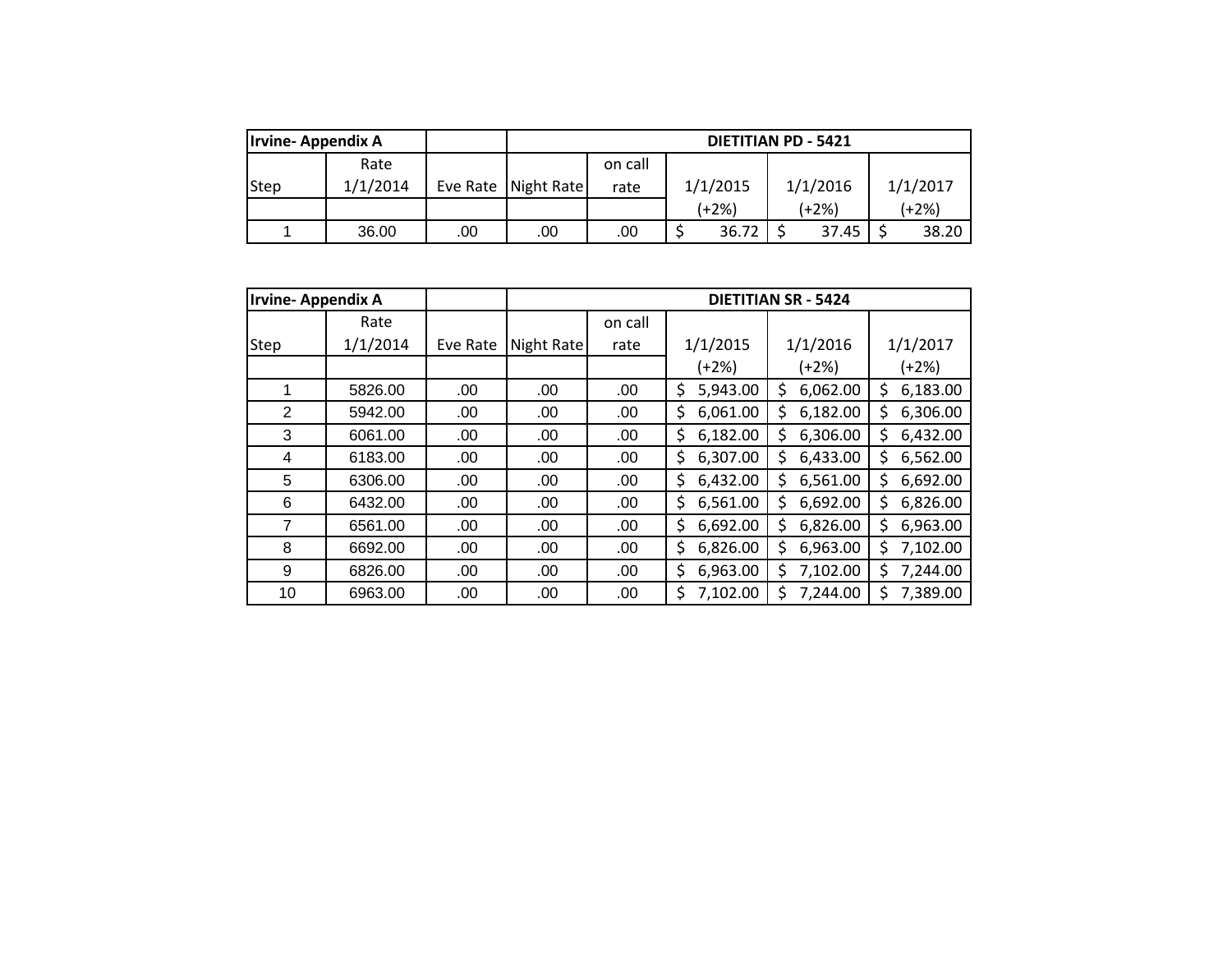| <b>Irvine-Appendix A</b> |          |          |            |         |                | <b>GENETIC CNSLR 1 EX - 7896</b> |                |
|--------------------------|----------|----------|------------|---------|----------------|----------------------------------|----------------|
|                          | Rate     |          |            | on call |                |                                  |                |
| Step                     | 1/1/2014 | Eve Rate | Night Rate | rate    | 1/1/2015       | 1/1/2016                         | 1/1/2017       |
|                          |          |          |            |         | $(+2%)$        | $(+2%)$                          | (+2%)          |
| 1                        | 4720.00  | .00      | .00        | .00     | \$<br>4,814.00 | 4,910.00<br>\$                   | 5,008.00<br>\$ |
| 2                        | 4816.00  | .00      | .00        | .00     | \$<br>4,912.00 | \$<br>5,010.00                   | \$<br>5,110.00 |
| 3                        | 4911.00  | .00      | .00        | .00     | 5,009.00<br>\$ | 5,109.00<br>\$                   | 5,211.00<br>\$ |
| 4                        | 5009.00  | .00      | .00        | .00     | \$<br>5,109.00 | \$<br>5,211.00                   | 5,315.00<br>\$ |
| 5                        | 5109.00  | .00      | .00        | .00.    | \$<br>5,211.00 | 5,315.00<br>\$                   | 5,421.00<br>\$ |
| 6                        | 5213.00  | .00      | .00        | .00     | \$<br>5,317.00 | \$<br>5,423.00                   | 5,531.00<br>\$ |
| 7                        | 5317.00  | .00      | .00        | .00     | 5,423.00<br>\$ | \$<br>5,531.00                   | 5,642.00<br>\$ |
| 8                        | 5423.00  | .00      | .00        | .00     | \$<br>5,531.00 | \$<br>5,642.00                   | 5,755.00<br>\$ |
| 9                        | 5531.00  | .00      | .00        | .00     | \$<br>5,642.00 | 5,755.00<br>\$                   | 5,870.00<br>Ś. |
| 10                       | 5642.00  | .00      | .00        | .00     | 5,755.00<br>\$ | Ś<br>5,870.00                    | Ś<br>5,987.00  |

| <b>Irvine-Appendix A</b> |          |          |            |         |                | <b>GENETIC CNSLR 2 EX - 7895</b> |                |
|--------------------------|----------|----------|------------|---------|----------------|----------------------------------|----------------|
|                          | Rate     |          |            | on call |                |                                  |                |
| <b>Step</b>              | 1/1/2014 | Eve Rate | Night Rate | rate    | 1/1/2015       | 1/1/2016                         | 1/1/2017       |
|                          |          |          |            |         | $(+2%)$        | (+2%)                            | (+2%)          |
|                          | 5072.00  | .00      | .00        | .00     | \$<br>5,173.00 | 5,276.00<br>Ś                    | 5,382.00<br>\$ |
| $\overline{2}$           | 5174.00  | .00      | .00        | .00     | 5,277.00<br>\$ | 5,383.00<br>Ś                    | 5,491.00<br>\$ |
| 3                        | 5277.00  | .00      | .00        | .00     | 5,383.00<br>\$ | 5,491.00<br>Ś                    | 5,601.00<br>\$ |
| 4                        | 5383.00  | .00      | .00        | .00     | \$<br>5,491.00 | 5,601.00<br>S                    | 5,713.00<br>\$ |
| 5                        | 5490.00  | .00      | .00        | .00     | 5,600.00<br>\$ | 5,712.00<br>Ś                    | 5,826.00<br>\$ |
| 6                        | 5600.00  | .00      | .00        | .00     | 5,712.00<br>\$ | 5,826.00<br>Ś                    | \$<br>5,943.00 |
| $\overline{7}$           | 5712.00  | .00      | .00        | .00     | \$<br>5,826.00 | 5,943.00<br>S                    | 6,062.00<br>\$ |
| 8                        | 5826.00  | .00      | .00        | .00     | 5,943.00<br>\$ | 6,062.00<br>Ś                    | 6,183.00<br>\$ |
| 9                        | 5942.00  | .00      | .00        | .00     | \$<br>6,061.00 | 6,182.00<br>Ś                    | \$<br>6,306.00 |
| 10                       | 6062.00  | .00      | .00        | .00     | \$<br>6,183.00 | 6,307.00<br>S                    | \$<br>6,433.00 |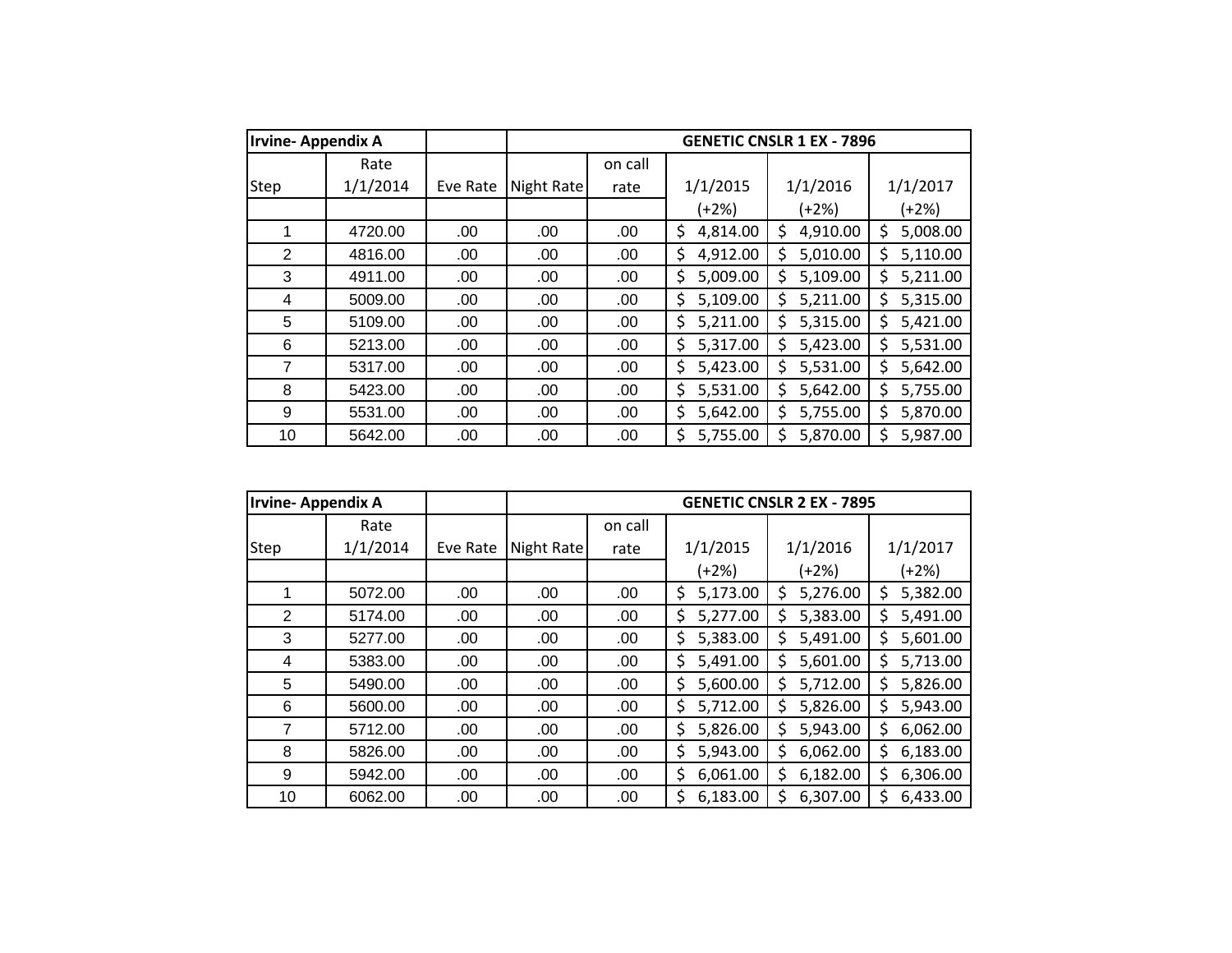| <b>Irvine-Appendix A</b> |          |          |            |         |                | <b>GENETIC CNSLR 3 EX - 7894</b> |                |
|--------------------------|----------|----------|------------|---------|----------------|----------------------------------|----------------|
|                          | Rate     |          |            | on call |                |                                  |                |
| Step                     | 1/1/2014 | Eve Rate | Night Rate | rate    | 1/1/2015       | 1/1/2016                         | 1/1/2017       |
|                          |          |          |            |         | (+2%)          | $(+2%)$                          | (+2%)          |
| 1                        | 5506.00  | .00      | .00        | .00.    | 5,616.00<br>\$ | 5,728.00<br>\$                   | 5,843.00<br>\$ |
| 2                        | 5616.00  | .00      | .00        | .00     | \$<br>5,728.00 | \$<br>5,843.00                   | \$<br>5,960.00 |
| 3                        | 5728.00  | .00      | .00        | .00     | 5,843.00<br>\$ | 5,960.00<br>\$                   | 6,079.00<br>Ś  |
| 4                        | 5844.00  | .00      | .00        | .00     | 5,961.00<br>\$ | Ś<br>6,080.00                    | 6,202.00<br>Ś  |
| 5                        | 5961.00  | .00      | .00        | .00.    | \$<br>6,080.00 | 6,202.00<br>\$                   | 6,326.00<br>Ś  |
| 6                        | 6080.00  | .00      | .00        | .00     | \$<br>6,202.00 | 6,326.00<br>Ś                    | 6,453.00<br>Ś  |
| 7                        | 6200.00  | .00      | .00        | .00     | 6,324.00<br>\$ | \$<br>6,450.00                   | 6,579.00<br>Ś  |
| 8                        | 6324.00  | .00      | .00        | .00     | \$<br>6,450.00 | \$<br>6,579.00                   | 6,711.00<br>\$ |
| 9                        | 6451.00  | .00      | .00        | .00     | \$<br>6,580.00 | 6,712.00<br>Ś                    | 6,846.00<br>Ś  |
| 10                       | 6581.00  | .00      | .00        | .00     | Ś<br>6,713.00  | Ś<br>6,847.00                    | Ś<br>6,984.00  |

| <b>Irvine-Appendix A</b> |          |          |            |         | <b>HOSP RAD PHYSICIST AST - 9241</b> |               |                |
|--------------------------|----------|----------|------------|---------|--------------------------------------|---------------|----------------|
|                          | Rate     |          |            | on call |                                      |               |                |
| Step                     | 1/1/2014 | Eve Rate | Night Rate | rate    | 1/1/2015                             | 1/1/2016      | 1/1/2017       |
|                          |          |          |            |         | $(+2%)$                              | (+2%)         | (+2%)          |
|                          | 5425.00  | .00      | .00        | .00     | \$<br>5,534.00                       | 5,645.00<br>Ś | 5,758.00<br>\$ |
| $\overline{2}$           | 5535.00  | .00      | .00        | .00     | 5,646.00<br>\$                       | 5,759.00<br>Ś | 5,874.00<br>\$ |
| 3                        | 5645.00  | .00      | .00        | .00     | 5,758.00<br>\$                       | 5,873.00<br>Ś | 5,990.00<br>\$ |
| 4                        | 5758.00  | .00      | .00        | .00     | \$<br>5,873.00                       | 5,990.00<br>S | 6,110.00<br>\$ |
| 5                        | 5873.00  | .00      | .00        | .00     | 5,990.00<br>\$                       | 6,110.00<br>Ś | 6,232.00<br>\$ |
| 6                        | 5990.00  | .00      | .00        | .00     | \$<br>6,110.00                       | 6,232.00<br>Ś | \$<br>6,357.00 |
| $\overline{7}$           | 6111.00  | .00      | .00        | .00     | \$<br>6,233.00                       | 6,358.00<br>S | 6,485.00<br>\$ |
| 8                        | 6234.00  | .00      | .00        | .00     | 6,359.00<br>\$                       | 6,486.00<br>Ś | 6,616.00<br>\$ |
| 9                        | 6357.00  | .00      | .00        | .00     | \$<br>6,484.00                       | 6,614.00<br>Ś | \$<br>6,746.00 |
| 10                       | 6486.00  | .00      | .00        | .00     | \$<br>6,616.00                       | 6,748.00<br>S | \$<br>6,883.00 |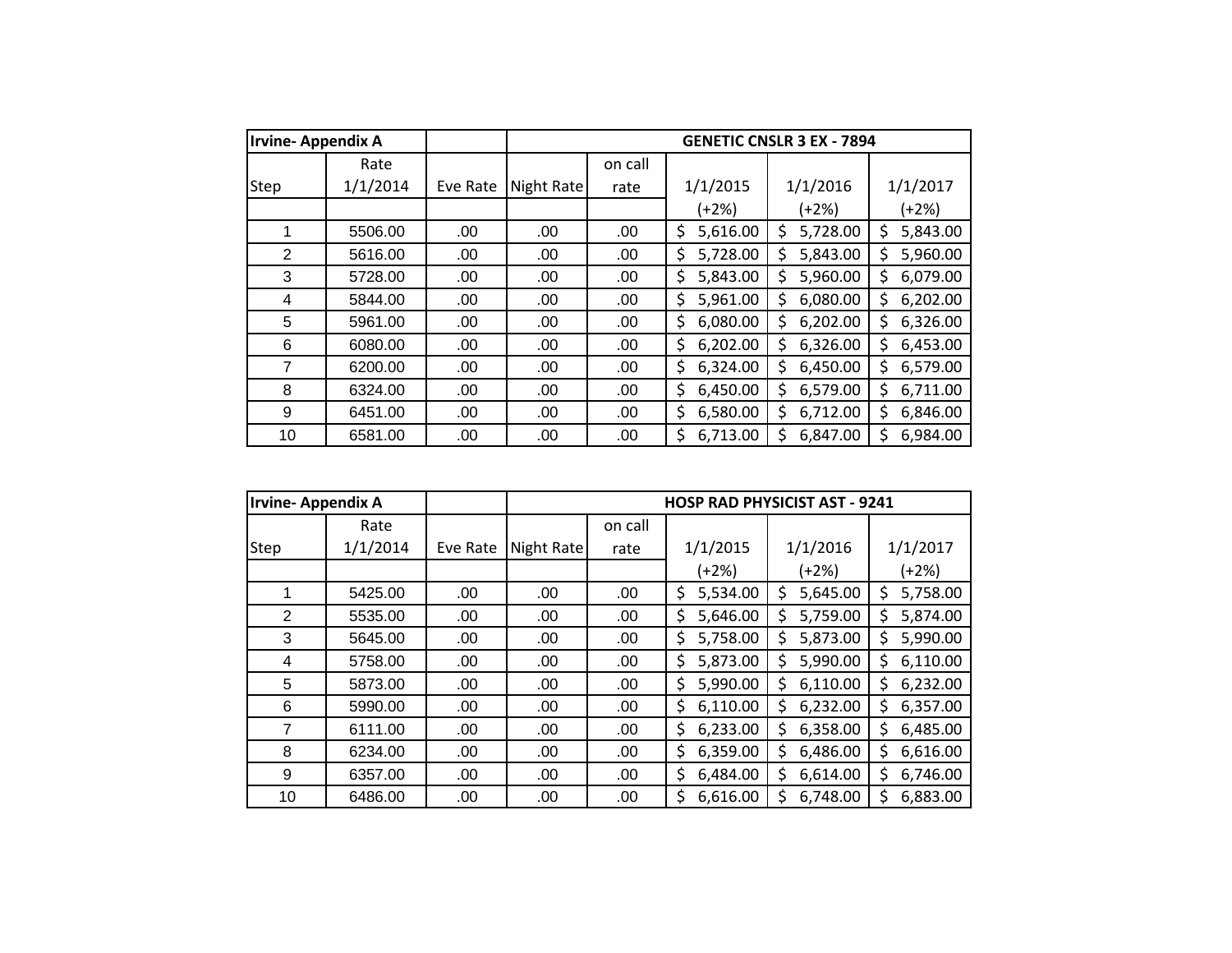| <b>Irvine-Appendix A</b> |          |          |            |         |                 | <b>HOSP RAD PHYSICIST EX - 9240</b> |                |
|--------------------------|----------|----------|------------|---------|-----------------|-------------------------------------|----------------|
|                          | Rate     |          |            | on call |                 |                                     |                |
| Step                     | 1/1/2014 | Eve Rate | Night Rate | rate    | 1/1/2015        | 1/1/2016                            | 1/1/2017       |
|                          |          |          |            |         | $(+2%)$         | $(+2%)$                             | (+2%)          |
| 1                        | 6918.00  | .00      | .00        | .00     | 7,056.00<br>\$. | 7,197.00<br>Ś                       | 7,341.00<br>S  |
| $\overline{2}$           | 7056.00  | .00.     | .00.       | .00     | 7,197.00<br>\$  | 7,341.00<br>Ś                       | 7,488.00<br>Ś. |
| 3                        | 7198.00  | .00      | .00        | .00     | 7,342.00<br>\$  | 7,489.00<br>Ś                       | 7,639.00<br>Ś  |
| 4                        | 7342.00  | .00      | .00        | .00     | 7,489.00<br>\$  | 7,639.00<br>Ś                       | 7,792.00<br>Ś  |
| 5                        | 7488.00  | .00      | .00        | .00     | 7,638.00<br>\$  | 7,791.00<br>\$                      | 7,947.00<br>Ś. |
| 6                        | 7639.00  | .00      | .00        | .00     | 7,792.00<br>\$  | 7,948.00<br>Ś                       | 8,107.00<br>Ś  |
| 7                        | 7790.00  | .00      | .00        | .00     | 7,946.00<br>\$  | 8,105.00<br>Ś                       | 8,267.00<br>\$ |
| 8                        | 7947.00  | .00      | .00        | .00     | \$<br>8,106.00  | \$<br>8,268.00                      | 8,433.00<br>\$ |
| 9                        | 8106.00  | .00      | .00        | .00     | 8,268.00<br>\$  | 8,433.00<br>\$                      | 8,602.00<br>S  |
| 10                       | 8268.00  | .00      | .00        | .00     | Ś<br>8,433.00   | Ś<br>8,602.00                       | Ś<br>8,774.00  |

| <b>Irvine-Appendix A</b> |          |          |            |         |    | <b>HOSP RAD PHYSICIST NEX - 9517</b> |    |          |             |
|--------------------------|----------|----------|------------|---------|----|--------------------------------------|----|----------|-------------|
|                          | Rate     |          |            | on call |    |                                      |    |          |             |
| Step                     | 1/1/2014 | Eve Rate | Night Rate | rate    |    | 1/1/2015                             |    | 1/1/2016 | 1/1/2017    |
|                          |          |          |            |         |    | (+2%)                                |    | (+2%)    | $(+2%)$     |
|                          | 39.76    | .00      | .00        | .00     | \$ | 40.56                                | Ś. | 41.37    | \$<br>42.20 |
| 2                        | 40.55    | .00.     | .00        | .00     | \$ | 41.36                                | \$ | 42.19    | \$<br>43.03 |
| 3                        | 41.38    | .00.     | .00        | .00     | \$ | 42.21                                | \$ | 43.05    | \$<br>43.91 |
| 4                        | 42.20    | .00      | .00        | .00     | \$ | 43.04                                | \$ | 43.90    | \$<br>44.78 |
| 5                        | 43.04    | .00      | .00        | .00     | \$ | 43.90                                | \$ | 44.78    | \$<br>45.68 |
| 6                        | 43.91    | .00.     | .00        | .00     | \$ | 44.79                                | \$ | 45.69    | \$<br>46.60 |
| 7                        | 44.77    | .00      | .00        | .00     | \$ | 45.67                                | Ś  | 46.58    | \$<br>47.51 |
| 8                        | 45.68    | .00      | .00        | .00     | \$ | 46.59                                | \$ | 47.52    | \$<br>48.47 |
| 9                        | 46.59    | .00.     | .00        | .00     | \$ | 47.52                                | \$ | 48.47    | \$<br>49.44 |
| 10                       | 47.53    | .00      | .00        | .00     | \$ | 48.48                                | \$ | 49.45    | \$<br>50.44 |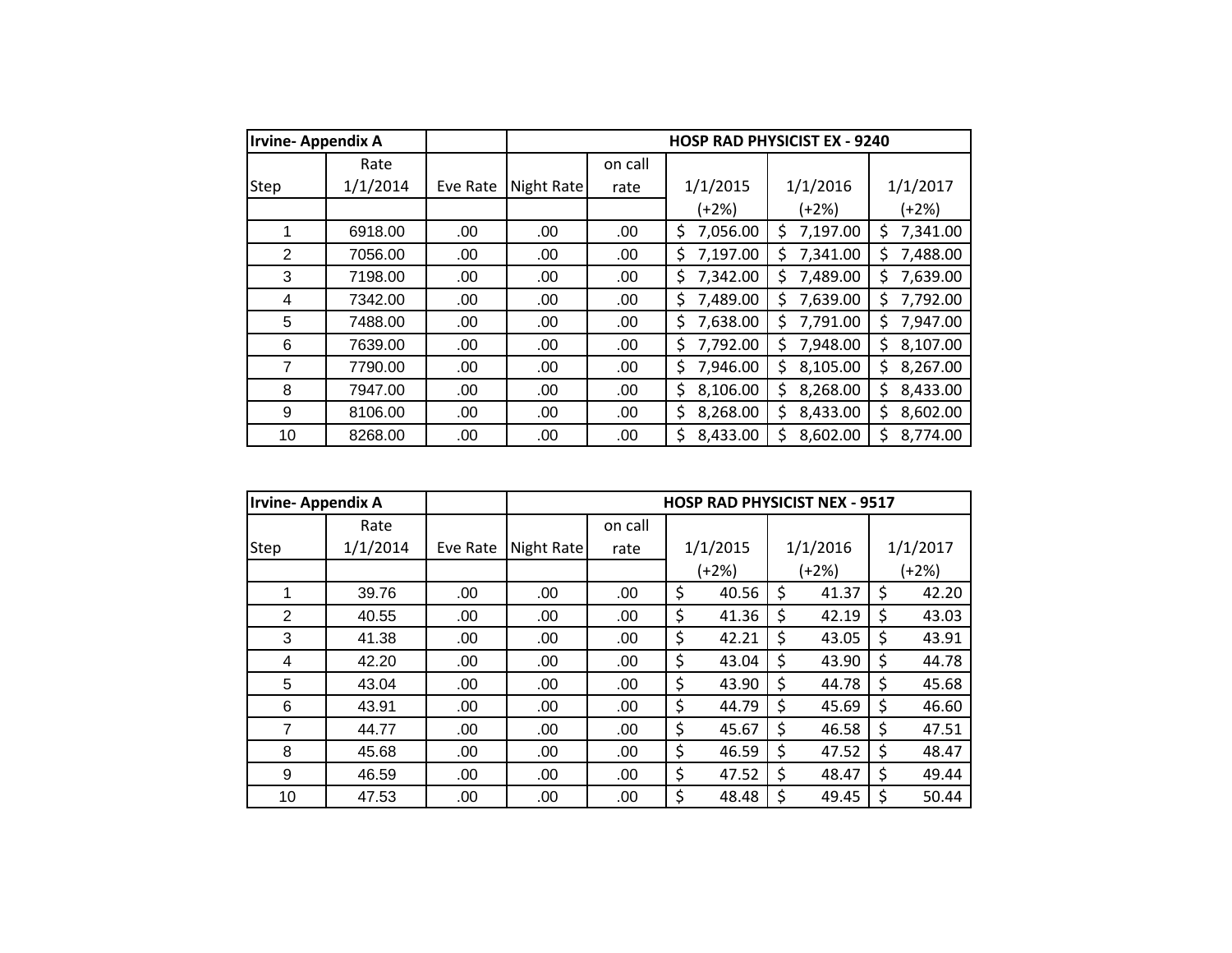| <b>Irvine-Appendix A</b> |          |          |            |         | <b>MED INTERPRETER 1-9355</b> |             |             |
|--------------------------|----------|----------|------------|---------|-------------------------------|-------------|-------------|
|                          | Rate     |          |            | on call |                               |             |             |
| Step                     | 1/1/2014 | Eve Rate | Night Rate | rate    | 1/1/2015                      | 1/1/2016    | 1/1/2017    |
|                          |          |          |            |         | (+2%)                         | (+2%)       | $(+2%)$     |
| 1                        | 19.20    | 1.20     | 2.20       | .00     | \$<br>19.58                   | \$<br>19.97 | \$<br>20.37 |
| 2                        | 19.58    | 1.20     | 2.20       | .00     | \$<br>19.97                   | \$<br>20.37 | \$<br>20.78 |
| 3                        | 19.98    | 1.20     | 2.20       | .00     | \$<br>20.38                   | \$<br>20.79 | \$<br>21.21 |
| 4                        | 20.37    | 1.20     | 2.20       | .00     | \$<br>20.78                   | \$<br>21.20 | \$<br>21.62 |
| 5                        | 20.79    | 1.20     | 2.20       | .00     | \$<br>21.21                   | \$<br>21.63 | \$<br>22.06 |
| 6                        | 21.21    | 1.20     | 2.20       | .00     | \$<br>21.63                   | \$<br>22.06 | \$<br>22.50 |
| 7                        | 21.63    | 1.20     | 2.20       | .00     | \$<br>22.06                   | \$<br>22.50 | \$<br>22.95 |
| 8                        | 22.06    | 1.20     | 2.20       | .00     | \$<br>22.50                   | \$<br>22.95 | \$<br>23.41 |
| 9                        | 22.50    | 1.20     | 2.20       | .00     | \$<br>22.95                   | \$<br>23.41 | \$<br>23.88 |
| 10                       | 22.97    | 1.20     | 2.20       | .00     | \$<br>23.43                   | \$<br>23.90 | \$<br>24.38 |

| <b>Irvine-Appendix A</b> |          |          |            |         | <b>MED INTERPRETER 2-9356</b> |             |             |
|--------------------------|----------|----------|------------|---------|-------------------------------|-------------|-------------|
|                          | Rate     |          |            | on call |                               |             |             |
| Step                     | 1/1/2014 | Eve Rate | Night Rate | rate    | 1/1/2015                      | 1/1/2016    | 1/1/2017    |
|                          |          |          |            |         | $(+2%)$                       | (+2%)       | (+2%)       |
| 1                        | 20.36    | 1.20     | 2.20       | .00     | \$<br>20.77                   | \$<br>21.19 | \$<br>21.61 |
| 2                        | 20.78    | 1.20     | 2.20       | .00     | \$<br>21.20                   | \$<br>21.62 | \$<br>22.05 |
| 3                        | 21.18    | 1.20     | 2.20       | .00     | \$<br>21.60                   | \$<br>22.03 | \$<br>22.47 |
| 4                        | 21.61    | 1.20     | 2.20       | .00     | \$<br>22.04                   | \$<br>22.48 | \$<br>22.93 |
| 5                        | 22.04    | 1.20     | 2.20       | .00     | \$<br>22.48                   | \$<br>22.93 | \$<br>23.39 |
| 6                        | 22.48    | 1.20     | 2.20       | .00     | \$<br>22.93                   | \$<br>23.39 | \$<br>23.86 |
| $\overline{7}$           | 22.95    | 1.20     | 2.20       | .00     | \$<br>23.41                   | \$<br>23.88 | \$<br>24.36 |
| 8                        | 23.39    | 1.20     | 2.20       | .00     | \$<br>23.86                   | \$<br>24.34 | \$<br>24.83 |
| 9                        | 23.85    | 1.20     | 2.20       | .00     | \$<br>24.33                   | \$<br>24.82 | \$<br>25.32 |
| 10                       | 24.34    | 1.20     | 2.20       | .00     | \$<br>24.83                   | \$<br>25.33 | \$<br>25.84 |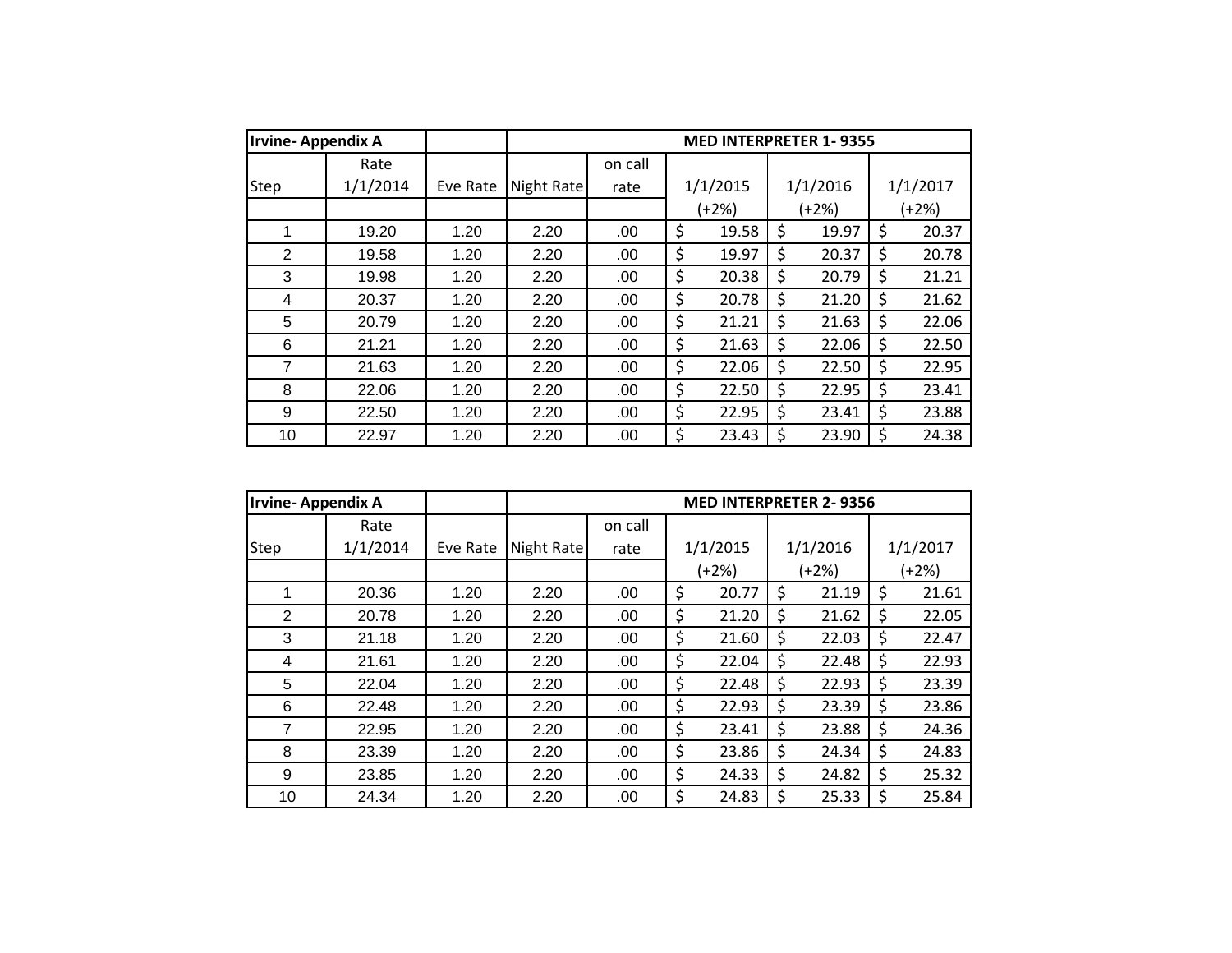| <b>Irvine-Appendix A</b> |          |      |                       |         |          | <b>MED INTERPRETER PD-9357</b> |          |
|--------------------------|----------|------|-----------------------|---------|----------|--------------------------------|----------|
|                          | Rate     |      |                       | on call |          |                                |          |
| <b>Step</b>              | 1/1/2014 |      | Eve Rate   Night Rate | rate    | 1/1/2015 | 1/1/2016                       | 1/1/2017 |
|                          |          |      |                       |         | (+2%)    | (+2%)                          | $(+2%)$  |
|                          | 21.07    | 1.20 | 2.20                  | .00     | 21.49    | 21.92                          | 22.36    |

|                | <b>Irvine-Appendix A</b> |          |            | <b>MUSIC THER NEX-7913</b> |       |          |         |          |    |          |  |
|----------------|--------------------------|----------|------------|----------------------------|-------|----------|---------|----------|----|----------|--|
|                | Rate                     |          |            | on call                    |       |          |         |          |    |          |  |
| Step           | 1/1/2014                 | Eve Rate | Night Rate | rate                       |       | 1/1/2015 |         | 1/1/2016 |    | 1/1/2017 |  |
|                |                          |          |            |                            | (+2%) |          | $(+2%)$ |          |    | $(+2%)$  |  |
|                | 25.76                    | .00      | .00        | .00                        | \$    | 26.28    | \$      | 26.81    | \$ | 27.35    |  |
| $\overline{2}$ | 26.28                    | .00      | .00        | .00                        | \$    | 26.81    | \$      | 27.35    | \$ | 27.90    |  |
| 3              | 26.81                    | .00      | .00        | .00                        | \$    | 27.35    | \$      | 27.90    | \$ | 28.46    |  |
| 4              | 27.34                    | .00      | .00        | .00                        | \$    | 27.89    | \$      | 28.45    | \$ | 29.02    |  |
| 5              | 27.88                    | .00      | .00        | .00                        | \$    | 28.44    | \$      | 29.01    | \$ | 29.59    |  |
| 6              | 28.43                    | .00      | .00        | .00                        | \$    | 29.00    | \$      | 29.58    | \$ | 30.17    |  |
| 7              | 29.00                    | .00      | .00        | .00                        | \$    | 29.58    | \$      | 30.17    | \$ | 30.77    |  |
| 8              | 29.57                    | .00      | .00        | .00                        | \$    | 30.16    | \$      | 30.76    | \$ | 31.38    |  |
| 9              | 30.17                    | .00      | .00        | .00                        | \$    | 30.77    | \$      | 31.39    | \$ | 32.02    |  |
| 10             | 30.77                    | .00.     | .00        | .00                        | \$    | 31.39    | \$      | 32.02    | \$ | 32.66    |  |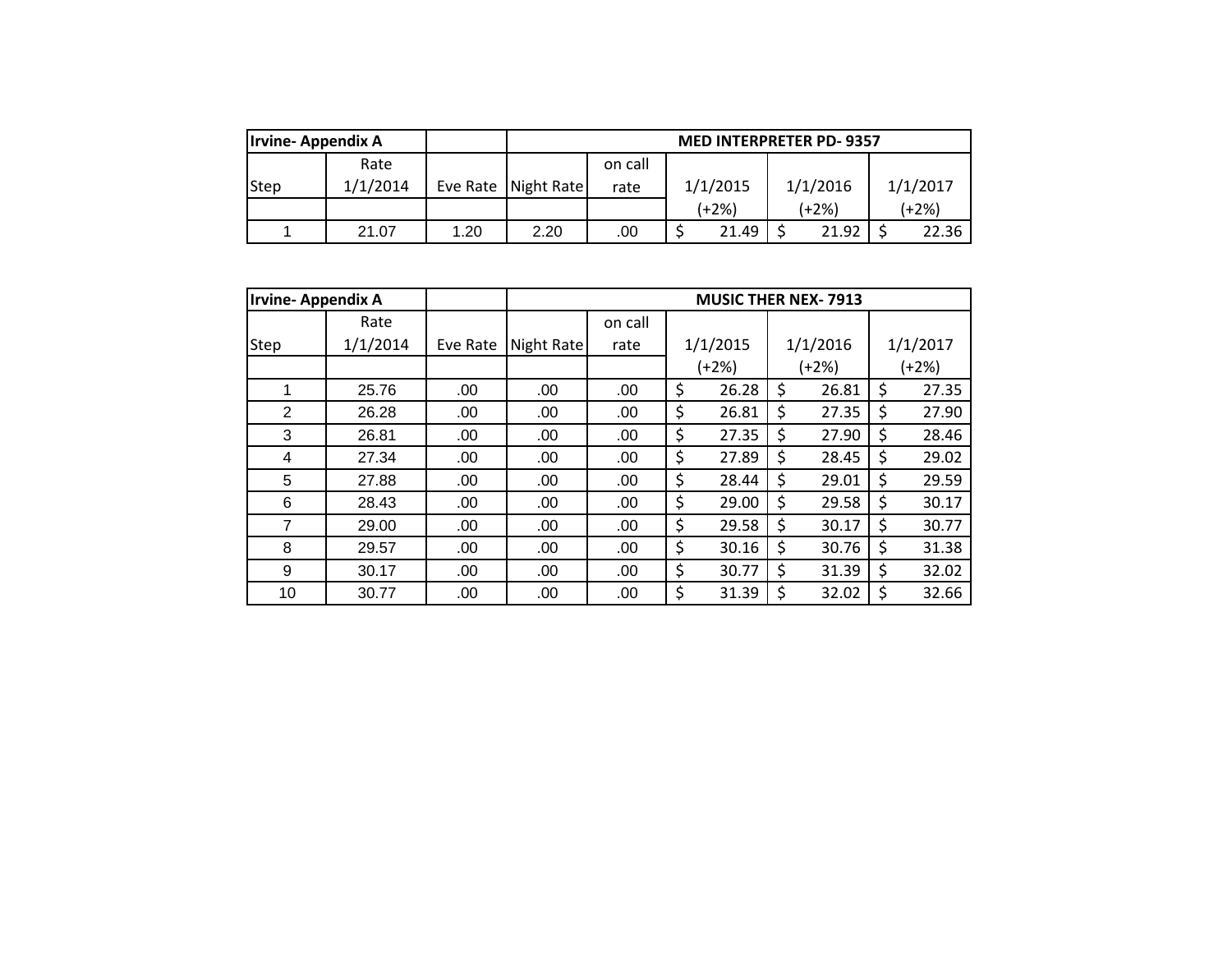| <b>Irvine-Appendix A</b> |          |          |            |         | <b>NUC MED TCHNO-9004</b> |             |             |
|--------------------------|----------|----------|------------|---------|---------------------------|-------------|-------------|
|                          | Rate     |          |            | on call |                           |             |             |
| Step                     | 1/1/2014 | Eve Rate | Night Rate | rate    | 1/1/2015                  | 1/1/2016    | 1/1/2017    |
|                          |          |          |            |         | (+2%)                     | $(+2%)$     | $(+2%)$     |
| 1                        | 40.35    | 1.75     | 2.70       | 6.50    | \$<br>41.16               | \$<br>41.98 | \$<br>42.82 |
| 2                        | 41.17    | 1.75     | 2.70       | 6.50    | \$<br>41.99               | \$<br>42.83 | \$<br>43.69 |
| 3                        | 41.99    | 1.75     | 2.70       | 6.50    | \$<br>42.83               | \$<br>43.69 | \$<br>44.56 |
| 4                        | 42.83    | 1.75     | 2.70       | 6.50    | \$<br>43.69               | \$<br>44.56 | \$<br>45.45 |
| 5                        | 43.69    | 1.75     | 2.70       | 6.50    | \$<br>44.56               | \$<br>45.45 | \$<br>46.36 |
| 6                        | 44.57    | 1.75     | 2.70       | 6.50    | \$<br>45.46               | \$<br>46.37 | \$<br>47.30 |
| 7                        | 45.45    | 1.75     | 2.70       | 6.50    | \$<br>46.36               | \$<br>47.29 | \$<br>48.24 |
| 8                        | 46.36    | 1.75     | 2.70       | 6.50    | \$<br>47.29               | \$<br>48.24 | \$<br>49.20 |
| 9                        | 47.29    | 1.75     | 2.70       | 6.50    | \$<br>48.24               | \$<br>49.20 | \$<br>50.18 |
| 10                       | 48.23    | 1.75     | 2.70       | 6.50    | \$<br>49.19               | \$<br>50.17 | \$<br>51.17 |

| <b>Irvine-Appendix A</b> |          |          |            |         |             | <b>NUC MED TCHNO SR-9003</b> |             |
|--------------------------|----------|----------|------------|---------|-------------|------------------------------|-------------|
|                          | Rate     |          |            | on call |             |                              |             |
| Step                     | 1/1/2014 | Eve Rate | Night Rate | rate    | 1/1/2015    | 1/1/2016                     | 1/1/2017    |
|                          |          |          |            |         | $(+2%)$     | (+2%)                        | $(+2%)$     |
| 1                        | 42.37    | 1.75     | 2.70       | 6.50    | \$<br>43.22 | \$<br>44.08                  | \$<br>44.96 |
| 2                        | 43.21    | 1.75     | 2.70       | 6.50    | \$<br>44.07 | \$<br>44.95                  | \$<br>45.85 |
| 3                        | 44.08    | 1.75     | 2.70       | 6.50    | \$<br>44.96 | \$<br>45.86                  | \$<br>46.78 |
| 4                        | 44.95    | 1.75     | 2.70       | 6.50    | \$<br>45.85 | \$<br>46.77                  | \$<br>47.71 |
| 5                        | 45.87    | 1.75     | 2.70       | 6.50    | \$<br>46.79 | \$<br>47.73                  | \$<br>48.68 |
| 6                        | 46.78    | 1.75     | 2.70       | 6.50    | \$<br>47.72 | \$<br>48.67                  | \$<br>49.64 |
| $\overline{7}$           | 47.72    | 1.75     | 2.70       | 6.50    | \$<br>48.67 | \$<br>49.64                  | \$<br>50.63 |
| 8                        | 48.68    | 1.75     | 2.70       | 6.50    | \$<br>49.65 | \$<br>50.64                  | \$<br>51.65 |
| 9                        | 49.65    | 1.75     | 2.70       | 6.50    | \$<br>50.64 | \$<br>51.65                  | \$<br>52.68 |
| 10                       | 50.64    | 1.75     | 2.70       | 6.50    | \$<br>51.65 | \$<br>52.68                  | \$<br>53.73 |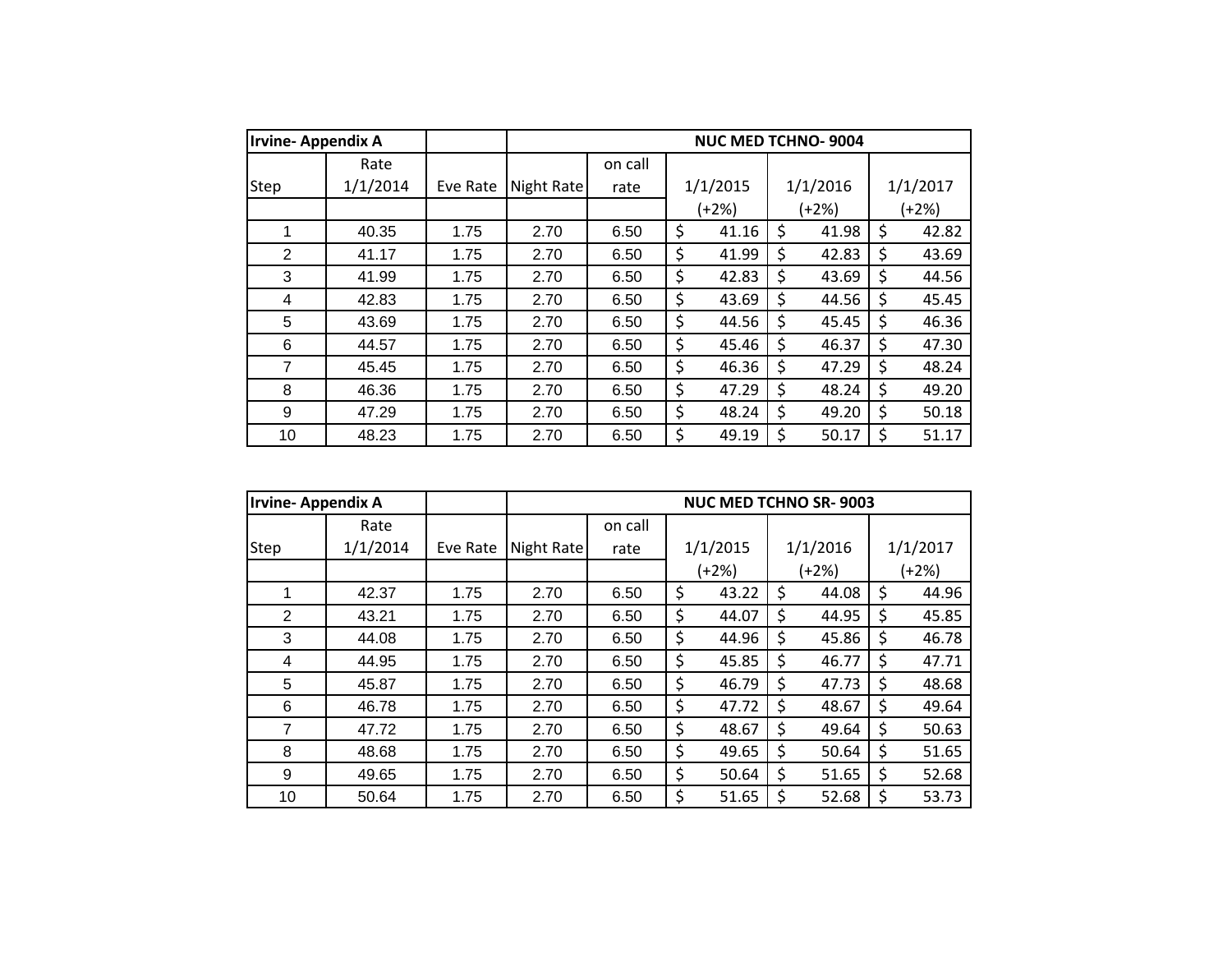| Irvine-Appendix A |          |      |                       | <b>NUC MED TCHNO SR PD - 9006</b> |          |          |          |  |  |  |  |  |
|-------------------|----------|------|-----------------------|-----------------------------------|----------|----------|----------|--|--|--|--|--|
|                   | Rate     |      |                       | on call                           |          |          |          |  |  |  |  |  |
| Step              | 1/1/2014 |      | Eve Rate   Night Rate | rate                              | 1/1/2015 | 1/1/2016 | 1/1/2017 |  |  |  |  |  |
|                   |          |      |                       |                                   | (+2%)    | $(+2%)$  | (+2%)    |  |  |  |  |  |
|                   | 51.14    | 1.75 | 2.70                  | 6.50                              | 52.16    | 53.20    | 54.26    |  |  |  |  |  |

| <b>Irvine-Appendix A</b> |          |          |            |         | <b>OCCUPATIONAL THER 1 NEX-7929</b> |             |             |
|--------------------------|----------|----------|------------|---------|-------------------------------------|-------------|-------------|
|                          | Rate     |          |            | on call |                                     |             |             |
| Step                     | 1/1/2014 | Eve Rate | Night Rate | rate    | 1/1/2015                            | 1/1/2016    | 1/1/2017    |
|                          |          |          |            |         | $(+2%)$                             | $(+2%)$     | (+2%)       |
| 1                        | 37.86    | 1.50     | 2.50       | .00.    | \$<br>38.62                         | \$<br>39.39 | \$<br>40.18 |
| 2                        | 38.62    | 1.50     | 2.50       | .00.    | \$<br>39.39                         | \$<br>40.18 | \$<br>40.98 |
| 3                        | 39.38    | 1.50     | 2.50       | .00     | \$<br>40.17                         | \$<br>40.97 | \$<br>41.79 |
| 4                        | 40.18    | 1.50     | 2.50       | .00     | \$<br>40.98                         | \$<br>41.80 | \$<br>42.64 |
| 5                        | 40.98    | 1.50     | 2.50       | .00.    | \$<br>41.80                         | \$<br>42.64 | \$<br>43.49 |
| 6                        | 41.79    | 1.50     | 2.50       | .00.    | \$<br>42.63                         | \$<br>43.48 | \$<br>44.35 |
| 7                        | 42.63    | 1.50     | 2.50       | .00     | \$<br>43.48                         | \$<br>44.35 | \$<br>45.24 |
| 8                        | 43.48    | 1.50     | 2.50       | .00.    | \$<br>44.35                         | \$<br>45.24 | \$<br>46.14 |
| 9                        | 44.35    | 1.50     | 2.50       | .00     | \$<br>45.24                         | \$<br>46.14 | \$<br>47.06 |
| 10                       | 45.24    | 1.50     | 2.50       | .00     | \$<br>46.14                         | \$<br>47.06 | \$<br>48.00 |

| <b>Irvine-Appendix A</b> |          |     |                     | <b>OCCUPATIONAL THER 1 PD - 9491</b> |          |          |          |  |  |  |
|--------------------------|----------|-----|---------------------|--------------------------------------|----------|----------|----------|--|--|--|
|                          | Rate     |     |                     | on call                              |          |          |          |  |  |  |
| <b>Step</b>              | 1/1/2014 |     | Eve Rate Night Rate | rate                                 | 1/1/2015 | 1/1/2016 | 1/1/2017 |  |  |  |
|                          |          |     |                     |                                      | (+2%)    | (+2%)    | (+2%)    |  |  |  |
|                          | 46.36    | .00 | .00                 | .00                                  | 47.29    | 48.24    | 49.20    |  |  |  |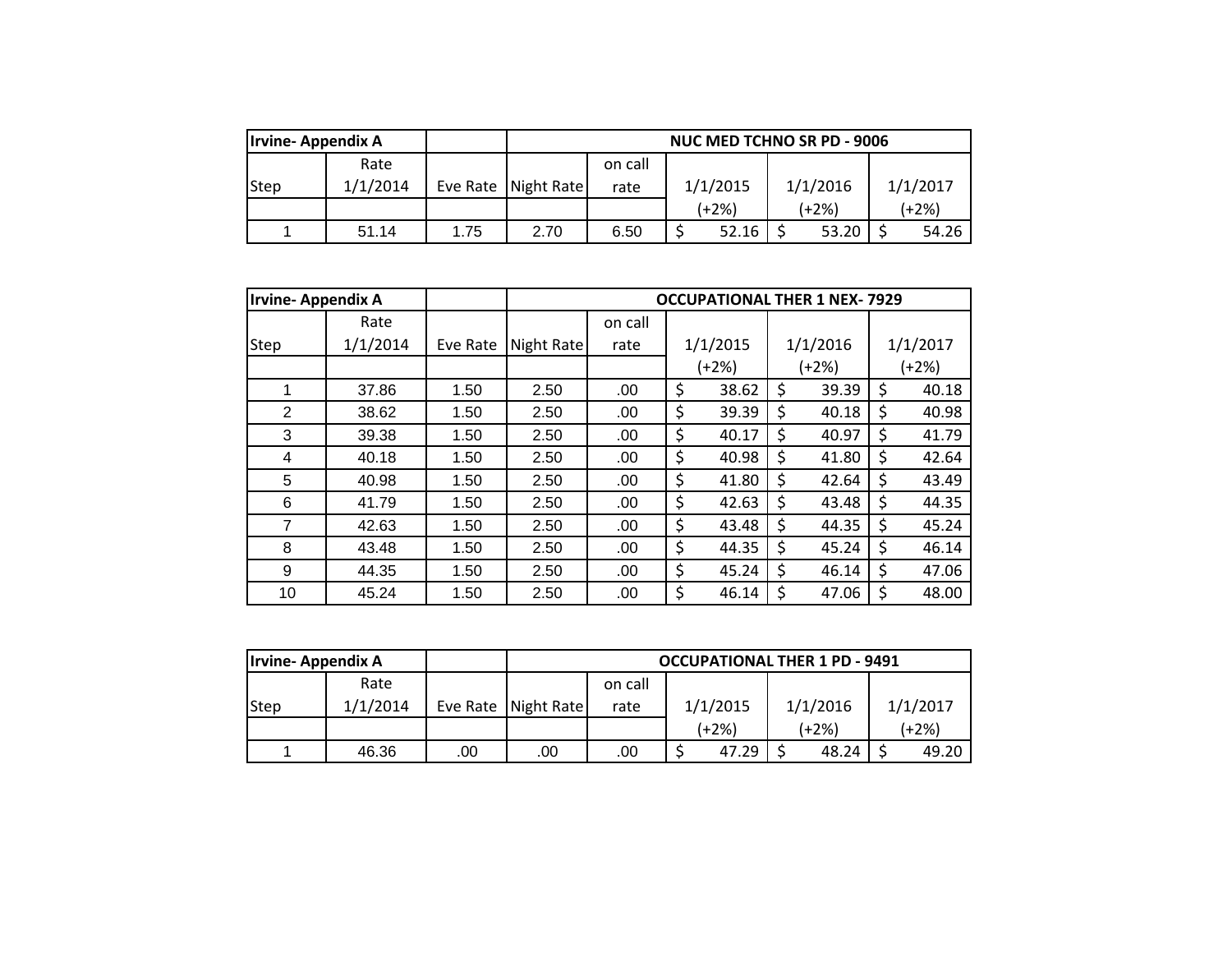| <b>Irvine-Appendix A</b> |          |          |            |         |    | <b>OCCUPATIONAL THER 2 NEX - 7928</b> |       |          |             |
|--------------------------|----------|----------|------------|---------|----|---------------------------------------|-------|----------|-------------|
|                          | Rate     |          |            | on call |    |                                       |       |          |             |
| Step                     | 1/1/2014 | Eve Rate | Night Rate | rate    |    | 1/1/2015                              |       | 1/1/2016 | 1/1/2017    |
|                          |          |          |            |         |    | $(+2%)$                               | (+2%) |          | (+2%)       |
| 1                        | 39.75    | .00.     | .00        | .00     | \$ | 40.55                                 | \$    | 41.36    | \$<br>42.19 |
| $\overline{2}$           | 40.55    | .00.     | .00        | .00     | \$ | 41.36                                 | \$    | 42.19    | \$<br>43.03 |
| 3                        | 41.38    | .00      | .00        | .00     | \$ | 42.21                                 | \$    | 43.05    | \$<br>43.91 |
| 4                        | 42.20    | .00.     | .00        | .00     | \$ | 43.04                                 | \$    | 43.90    | \$<br>44.78 |
| 5                        | 43.04    | .00      | .00        | .00     | \$ | 43.90                                 | \$    | 44.78    | \$<br>45.68 |
| 6                        | 43.91    | .00      | .00        | .00     | \$ | 44.79                                 | \$    | 45.69    | \$<br>46.60 |
| $\overline{7}$           | 44.77    | .00      | .00        | .00     | \$ | 45.67                                 | \$    | 46.58    | \$<br>47.51 |
| 8                        | 45.68    | .00      | .00        | .00     | \$ | 46.59                                 | \$    | 47.52    | \$<br>48.47 |
| 9                        | 46.59    | .00      | .00        | .00     | \$ | 47.52                                 | \$    | 48.47    | \$<br>49.44 |
| 10                       | 47.53    | .00      | .00        | .00     | \$ | 48.48                                 | \$    | 49.45    | \$<br>50.44 |

| <b>Irvine-Appendix A</b> |          |     |                       |         |                | <b>OCCUPATIONAL THER 2 PD - 9490</b> |          |
|--------------------------|----------|-----|-----------------------|---------|----------------|--------------------------------------|----------|
|                          | Rate     |     |                       | on call |                |                                      |          |
| Step                     | 1/1/2014 |     | Eve Rate   Night Rate | rate    | 1/1/2015       | 1/1/2016                             | 1/1/2017 |
|                          |          |     |                       |         | (+2%)          | (+2%)                                | (+2%)    |
|                          | 51.52    | .00 | .00                   | .00     | 52.55<br>53.60 |                                      | 54.67    |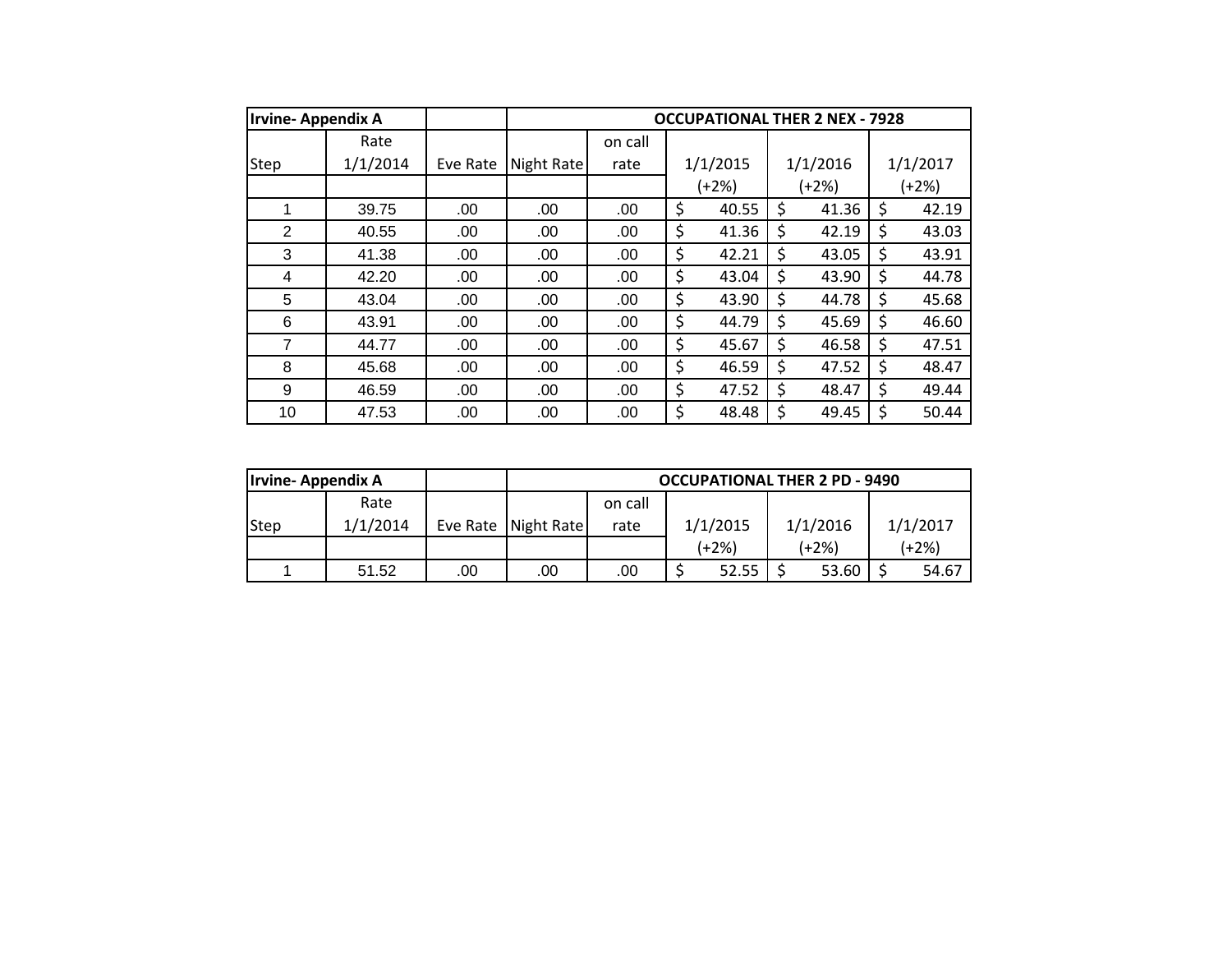| <b>Irvine-Appendix A</b> |          |          |            |         |    | <b>ORTHOPTIST - 8983</b> |             |             |
|--------------------------|----------|----------|------------|---------|----|--------------------------|-------------|-------------|
|                          | Rate     |          |            | on call |    |                          |             |             |
| <b>Step</b>              | 1/1/2014 | Eve Rate | Night Rate | rate    |    | 1/1/2015                 | 1/1/2016    | 1/1/2017    |
|                          |          |          |            |         |    | (+2%)                    | (+2%)       | (+2%)       |
| 1                        | 31.19    | 1.50     | 2.50       | .00.    | \$ | 31.81                    | \$<br>32.45 | \$<br>33.10 |
| $\overline{2}$           | 31.81    | 1.50     | 2.50       | .00     | \$ | 32.45                    | \$<br>33.10 | \$<br>33.76 |
| 3                        | 32.45    | 1.50     | 2.50       | .00     | \$ | 33.10                    | \$<br>33.76 | \$<br>34.44 |
| 4                        | 33.10    | 1.50     | 2.50       | .00     | \$ | 33.76                    | \$<br>34.44 | \$<br>35.13 |
| 5                        | 33.76    | 1.50     | 2.50       | .00     | \$ | 34.44                    | \$<br>35.13 | \$<br>35.83 |
| 6                        | 34.44    | 1.50     | 2.50       | .00     | \$ | 35.13                    | \$<br>35.83 | \$<br>36.55 |
| 7                        | 35.12    | 1.50     | 2.50       | .00     | \$ | 35.82                    | \$<br>36.54 | \$<br>37.27 |
| 8                        | 35.83    | 1.50     | 2.50       | .00     | \$ | 36.55                    | \$<br>37.28 | \$<br>38.03 |
| 9                        | 36.55    | 1.50     | 2.50       | .00     | \$ | 37.28                    | \$<br>38.03 | \$<br>38.79 |
| 10                       | 37.28    | 1.50     | 2.50       | .00     | \$ | 38.03                    | \$<br>38.79 | \$<br>39.57 |

| <b>Irvine-Appendix A</b> |          |          |            |         | <b>ORTHOPTIST SR - 8982</b> |             |             |
|--------------------------|----------|----------|------------|---------|-----------------------------|-------------|-------------|
|                          | Rate     |          |            | on call |                             |             |             |
| Step                     | 1/1/2014 | Eve Rate | Night Rate | rate    | 1/1/2015                    | 1/1/2016    | 1/1/2017    |
|                          |          |          |            |         | $(+2%)$                     | (+2%)       | $(+2%)$     |
| 1                        | 34.37    | 2.33     | 3.50       | .00     | \$<br>35.06                 | \$<br>35.76 | \$<br>36.48 |
| 2                        | 35.06    | 2.33     | 3.50       | .00     | \$<br>35.76                 | \$<br>36.48 | \$<br>37.21 |
| 3                        | 35.76    | 2.33     | 3.50       | .00     | \$<br>36.48                 | \$<br>37.21 | \$<br>37.95 |
| 4                        | 36.48    | 2.33     | 3.50       | .00     | \$<br>37.21                 | \$<br>37.95 | \$<br>38.71 |
| 5                        | 37.20    | 2.33     | 3.50       | .00     | \$<br>37.94                 | \$<br>38.70 | \$<br>39.47 |
| 6                        | 37.95    | 2.33     | 3.50       | .00     | \$<br>38.71                 | \$<br>39.48 | \$<br>40.27 |
| $\overline{7}$           | 38.71    | 2.33     | 3.50       | .00     | \$<br>39.48                 | \$<br>40.27 | \$<br>41.08 |
| 8                        | 39.48    | 2.33     | 3.50       | .00     | \$<br>40.27                 | \$<br>41.08 | \$<br>41.90 |
| 9                        | 40.27    | 2.33     | 3.50       | .00     | \$<br>41.08                 | \$<br>41.90 | \$<br>42.74 |
| 10                       | 41.08    | 2.33     | 3.50       | .00     | \$<br>41.90                 | \$<br>42.74 | \$<br>43.59 |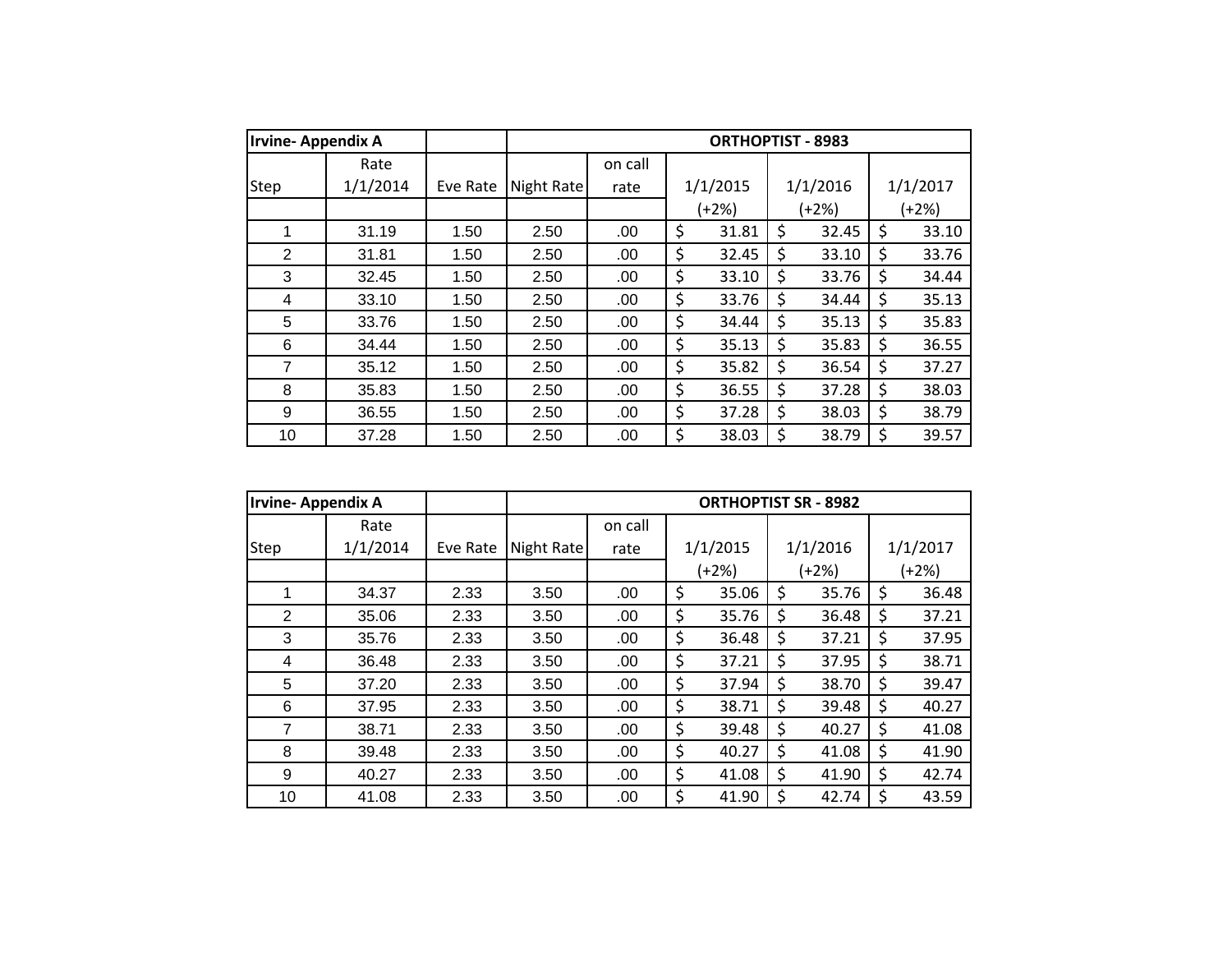| <b>Irvine-Appendix A</b> |          |      |                       | <b>PHARMACIST PD - 9249</b> |          |          |          |  |  |  |  |
|--------------------------|----------|------|-----------------------|-----------------------------|----------|----------|----------|--|--|--|--|
|                          | Rate     |      |                       | on call                     |          |          |          |  |  |  |  |
| Step                     | 1/1/2014 |      | Eve Rate   Night Rate | rate                        | 1/1/2015 | 1/1/2016 | 1/1/2017 |  |  |  |  |
|                          |          |      |                       |                             | (+2%)    | (+2%)    | (+2%)    |  |  |  |  |
|                          | 71.70    | 4.75 | 8.00                  | .00                         | 73.13    | 74.59    | 76.08    |  |  |  |  |

| Irvine- Appendix A |          |          |            |         |             | <b>PHARMACIST SR EX - 7932</b> |             |
|--------------------|----------|----------|------------|---------|-------------|--------------------------------|-------------|
|                    | Rate     |          |            | on call |             |                                |             |
| <b>Step</b>        | 1/1/2014 | Eve Rate | Night Rate | rate    | 1/1/2015    | 1/1/2016                       | 1/1/2017    |
|                    |          |          |            |         | $(+2%)$     | $(+2%)$                        | $(+2%)$     |
|                    | 11228.00 | .00      | .00        | .00.    | \$11,453.00 | \$11,682.00                    | \$11,916.00 |
| 2                  | 11453.00 | .00      | .00        | .00.    | \$11,682.00 | \$11,916.00                    | \$12,154.00 |
| 3                  | 11683.00 | .00      | .00        | .00     | \$11,917.00 | \$12,155.00                    | \$12,398.00 |
| 4                  | 11916.00 | .00      | .00        | .00     | \$12,154.00 | \$12,397.00                    | \$12,645.00 |
| 5                  | 12155.00 | .00      | .00        | .00     | \$12,398.00 | \$12,646.00                    | \$12,899.00 |
| 6                  | 12397.00 | .00      | .00        | .00     | \$12,645.00 | \$12,898.00                    | \$13,156.00 |

| <b>Irvine-Appendix A</b> |          |          |            |         | PHYSCN AST - 9203 |             |    |          |
|--------------------------|----------|----------|------------|---------|-------------------|-------------|----|----------|
|                          | Rate     |          |            | on call |                   |             |    |          |
| <b>Step</b>              | 1/1/2014 | Eve Rate | Night Rate | rate    | 1/1/2015          | 1/1/2016    |    | 1/1/2017 |
|                          |          |          |            |         | (+2%)             | (+2%)       |    | (+2%)    |
| 1                        | 47.18    | .00      | .00        | .00     | \$<br>48.12       | \$<br>49.08 | \$ | 50.06    |
| 2                        | 48.13    | .00      | .00        | .00     | \$<br>49.09       | \$<br>50.07 | \$ | 51.07    |
| 3                        | 49.08    | .00      | .00        | .00     | \$<br>50.06       | \$<br>51.06 | \$ | 52.08    |
| 4                        | 50.06    | .00      | .00        | .00     | \$<br>51.06       | \$<br>52.08 | \$ | 53.12    |
| 5                        | 51.06    | .00      | .00.       | .00     | \$<br>52.08       | \$<br>53.12 | \$ | 54.18    |
| 6                        | 52.09    | .00      | .00        | .00     | \$<br>53.13       | \$<br>54.19 | \$ | 55.27    |
| $\overline{7}$           | 53.14    | .00      | .00.       | .00     | \$<br>54.20       | \$<br>55.28 | \$ | 56.39    |
| 8                        | 54.18    | .00      | .00.       | .00     | \$<br>55.26       | \$<br>56.37 | \$ | 57.50    |
| 9                        | 55.27    | .00      | .00        | .00     | \$<br>56.38       | \$<br>57.51 | \$ | 58.66    |
| 10                       | 56.38    | .00      | .00        | .00     | \$<br>57.51       | \$<br>58.66 | \$ | 59.83    |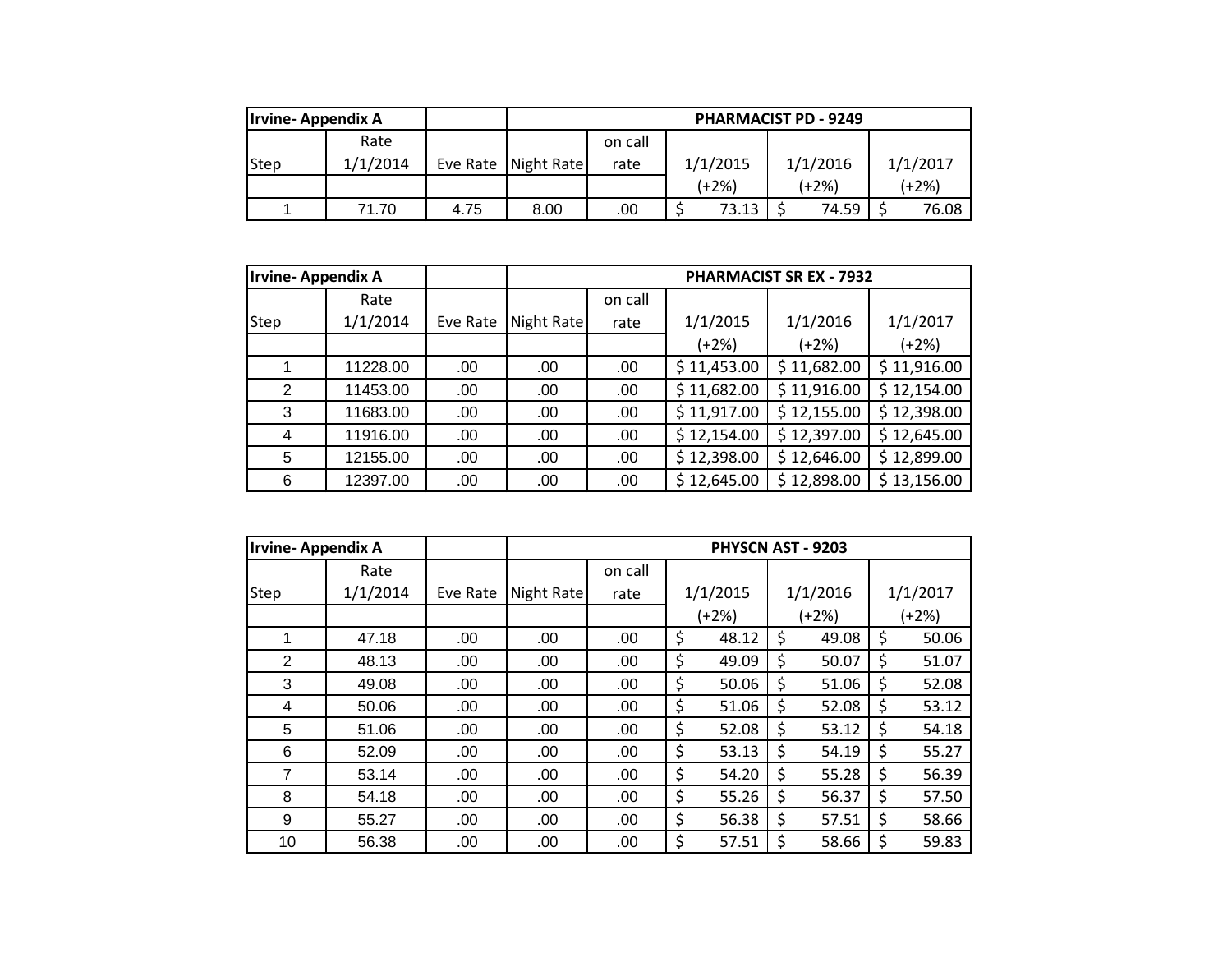| <b>Irvine-Appendix A</b> |          |          |            |         | PHYSCN AST SR - 9202 |             |             |
|--------------------------|----------|----------|------------|---------|----------------------|-------------|-------------|
|                          | Rate     |          |            | on call |                      |             |             |
| Step                     | 1/1/2014 | Eve Rate | Night Rate | rate    | 1/1/2015             | 1/1/2016    | 1/1/2017    |
|                          |          |          |            |         | (+2%)                | $(+2%)$     | (+2%)       |
| 1                        | 49.53    | .00      | .00        | .00.    | \$<br>50.52          | \$<br>51.53 | \$<br>52.56 |
| 2                        | 50.51    | .00      | .00        | .00     | \$<br>51.52          | \$<br>52.55 | \$<br>53.60 |
| 3                        | 51.54    | .00      | .00        | .00     | \$<br>52.57          | \$<br>53.62 | \$<br>54.69 |
| 4                        | 52.58    | .00      | .00        | .00     | \$<br>53.63          | \$<br>54.70 | \$<br>55.79 |
| 5                        | 53.63    | .00      | .00        | .00     | \$<br>54.70          | \$<br>55.79 | \$<br>56.91 |
| 6                        | 54.69    | .00      | .00        | .00     | \$<br>55.78          | \$<br>56.90 | \$<br>58.04 |
| 7                        | 55.79    | .00      | .00        | .00     | \$<br>56.91          | \$<br>58.05 | \$<br>59.21 |
| 8                        | 56.90    | .00      | .00        | .00.    | \$<br>58.04          | \$<br>59.20 | \$<br>60.38 |
| 9                        | 58.04    | .00      | .00        | .00     | \$<br>59.20          | \$<br>60.38 | \$<br>61.59 |
| 10                       | 59.20    | .00      | .00        | .00     | \$<br>60.38          | \$<br>61.59 | \$<br>62.82 |

| <b>Irvine-Appendix A</b> |          |          |            |         |                | PSYCHOLOGIST 1 - 9384 |                |
|--------------------------|----------|----------|------------|---------|----------------|-----------------------|----------------|
|                          | Rate     |          |            | on call |                |                       |                |
| Step                     | 1/1/2014 | Eve Rate | Night Rate | rate    | 1/1/2015       | 1/1/2016              | 1/1/2017       |
|                          |          |          |            |         | $(+2%)$        | (+2%)                 | (+2%)          |
| 1                        | 6587.00  | .00      | .00        | .00     | \$<br>6,719.00 | \$<br>6,853.00        | \$<br>6,990.00 |
| 2                        | 6719.00  | .00      | .00        | .00     | 6,853.00<br>\$ | \$<br>6,990.00        | 7,130.00<br>\$ |
| 3                        | 6853.00  | .00      | .00        | .00     | 6,990.00<br>\$ | \$<br>7,130.00        | 7,273.00<br>\$ |
| 4                        | 6991.00  | .00      | .00        | .00     | 7,131.00<br>\$ | \$<br>7,274.00        | 7,419.00<br>\$ |
| 5                        | 7131.00  | .00      | .00        | .00     | \$<br>7,274.00 | \$<br>7,419.00        | 7,567.00<br>\$ |
| 6                        | 7273.00  | .00      | .00        | .00     | \$<br>7,418.00 | \$<br>7,566.00        | 7,717.00<br>\$ |
| 7                        | 7419.00  | .00      | .00        | .00     | 7,567.00<br>\$ | \$<br>7,718.00        | 7,872.00<br>\$ |
| 8                        | 7566.00  | .00      | .00        | .00     | \$<br>7,717.00 | \$<br>7,871.00        | \$<br>8,028.00 |
| 9                        | 7717.00  | .00      | .00        | .00     | 7,871.00<br>\$ | \$<br>8,028.00        | \$<br>8,189.00 |
| 10                       | 7872.00  | .00      | .00        | .00     | \$<br>8,029.00 | \$<br>8,190.00        | \$<br>8,354.00 |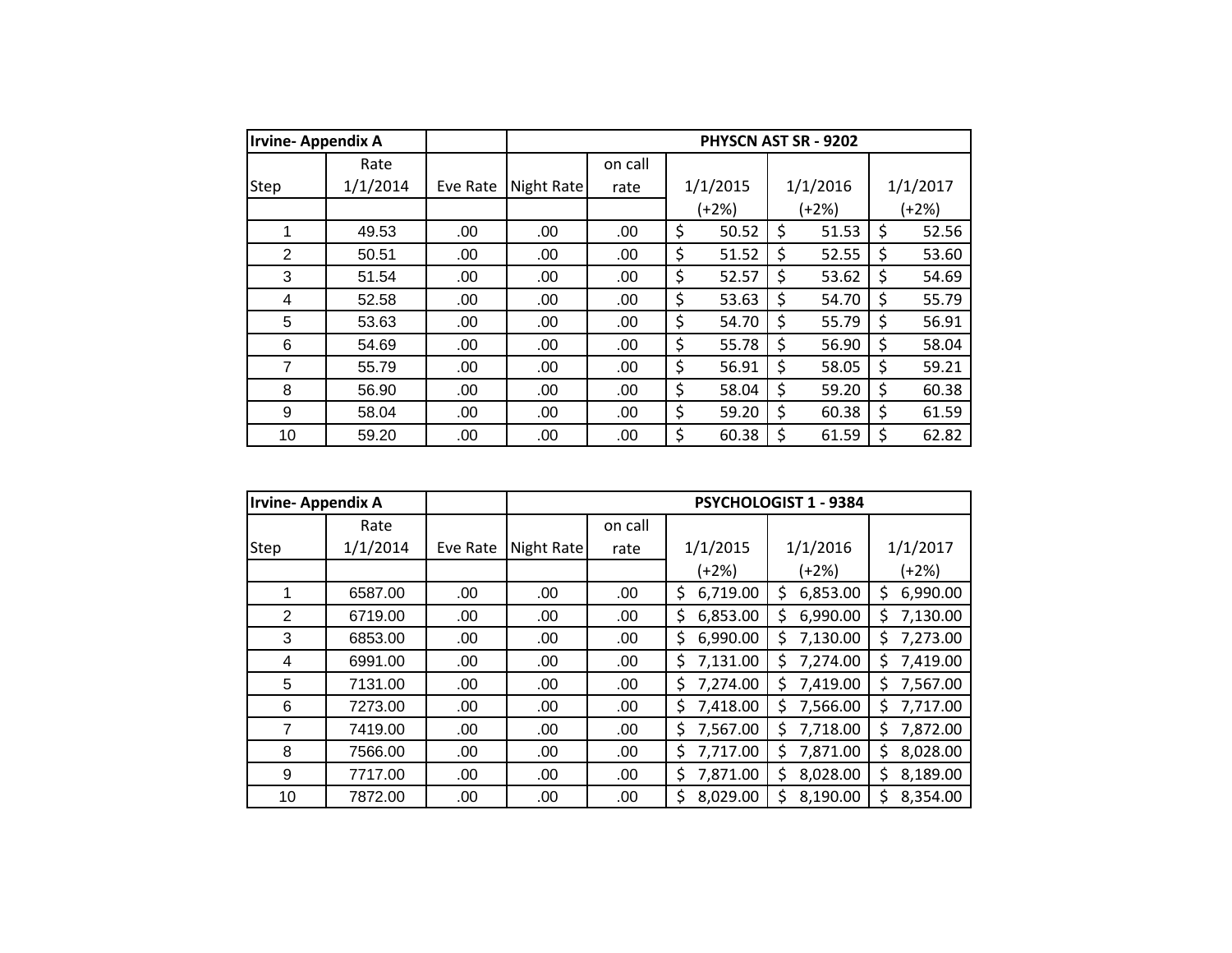| <b>Irvine-Appendix A</b> |          |          |            |         |                | <b>PSYCHOLOGIST 2 - 9383</b> |                |
|--------------------------|----------|----------|------------|---------|----------------|------------------------------|----------------|
|                          | Rate     |          |            | on call |                |                              |                |
| Step                     | 1/1/2014 | Eve Rate | Night Rate | rate    | 1/1/2015       | 1/1/2016                     | 1/1/2017       |
|                          |          |          |            |         | (+2%)          | $(+2%)$                      | (+2%)          |
| 1                        | 7263.00  | .00      | .00        | .00     | 7,408.00<br>\$ | 7,556.00<br>\$               | 7,707.00<br>S  |
| 2                        | 7408.00  | .00      | .00        | .00     | \$<br>7,556.00 | \$<br>7,707.00               | \$<br>7,861.00 |
| 3                        | 7556.00  | .00      | .00        | .00     | 7,707.00<br>\$ | 7,861.00<br>\$               | 8,018.00<br>Ś. |
| 4                        | 7707.00  | .00      | .00        | .00     | 7,861.00<br>\$ | 8,018.00<br>Ś                | 8,178.00<br>Ś  |
| 5                        | 7862.00  | .00      | .00        | .00     | \$<br>8,019.00 | 8,179.00<br>\$               | 8,343.00<br>Ś. |
| 6                        | 8018.00  | .00      | .00        | .00     | \$<br>8,178.00 | \$<br>8,342.00               | 8,509.00<br>\$ |
| 7                        | 8179.00  | .00      | .00        | .00     | 8,343.00<br>\$ | 8,510.00<br>\$               | 8,680.00<br>\$ |
| 8                        | 8342.00  | .00      | .00        | .00     | \$<br>8,509.00 | \$<br>8,679.00               | 8,853.00<br>\$ |
| 9                        | 8510.00  | .00      | .00        | .00     | \$<br>8,680.00 | 8,854.00<br>\$               | 9,031.00<br>Ś  |
| 10                       | 8679.00  | .00      | .00        | .00     | 8,853.00<br>\$ | Ś<br>9,030.00                | Ś<br>9,211.00  |

| <b>Irvine-Appendix A</b> |          |          |            |         | <b>PSYCHOMETRIST</b> |    | $-9393$  |             |
|--------------------------|----------|----------|------------|---------|----------------------|----|----------|-------------|
|                          | Rate     |          |            | on call |                      |    |          |             |
| Step                     | 1/1/2014 | Eve Rate | Night Rate | rate    | 1/1/2015             |    | 1/1/2016 | 1/1/2017    |
|                          |          |          |            |         | $(+2%)$              |    | $(+2%)$  | (+2%)       |
|                          | 21.22    | .00      | .00        | .00     | \$<br>21.64          | \$ | 22.07    | \$<br>22.51 |
| 2                        | 21.65    | .00      | .00        | .00     | \$<br>22.08          | \$ | 22.52    | \$<br>22.97 |
| 3                        | 22.08    | .00      | .00        | .00     | \$<br>22.52          | \$ | 22.97    | \$<br>23.43 |
| 4                        | 22.52    | .00      | .00        | .00     | \$<br>22.97          | Ś  | 23.43    | \$<br>23.90 |
| 5                        | 22.98    | .00      | .00        | .00     | \$<br>23.44          | \$ | 23.91    | \$<br>24.39 |
| 6                        | 23.43    | .00      | .00        | .00     | \$<br>23.90          | \$ | 24.38    | \$<br>24.87 |
| 7                        | 23.90    | .00      | .00        | .00     | \$<br>24.38          | \$ | 24.87    | \$<br>25.37 |
| 8                        | 24.37    | .00.     | .00        | .00     | \$<br>24.86          | \$ | 25.36    | \$<br>25.87 |
| 9                        | 24.87    | .00.     | .00        | .00     | \$<br>25.37          | \$ | 25.88    | \$<br>26.40 |
| 10                       | 25.36    | .00      | .00        | .00     | \$<br>25.87          | \$ | 26.39    | \$<br>26.92 |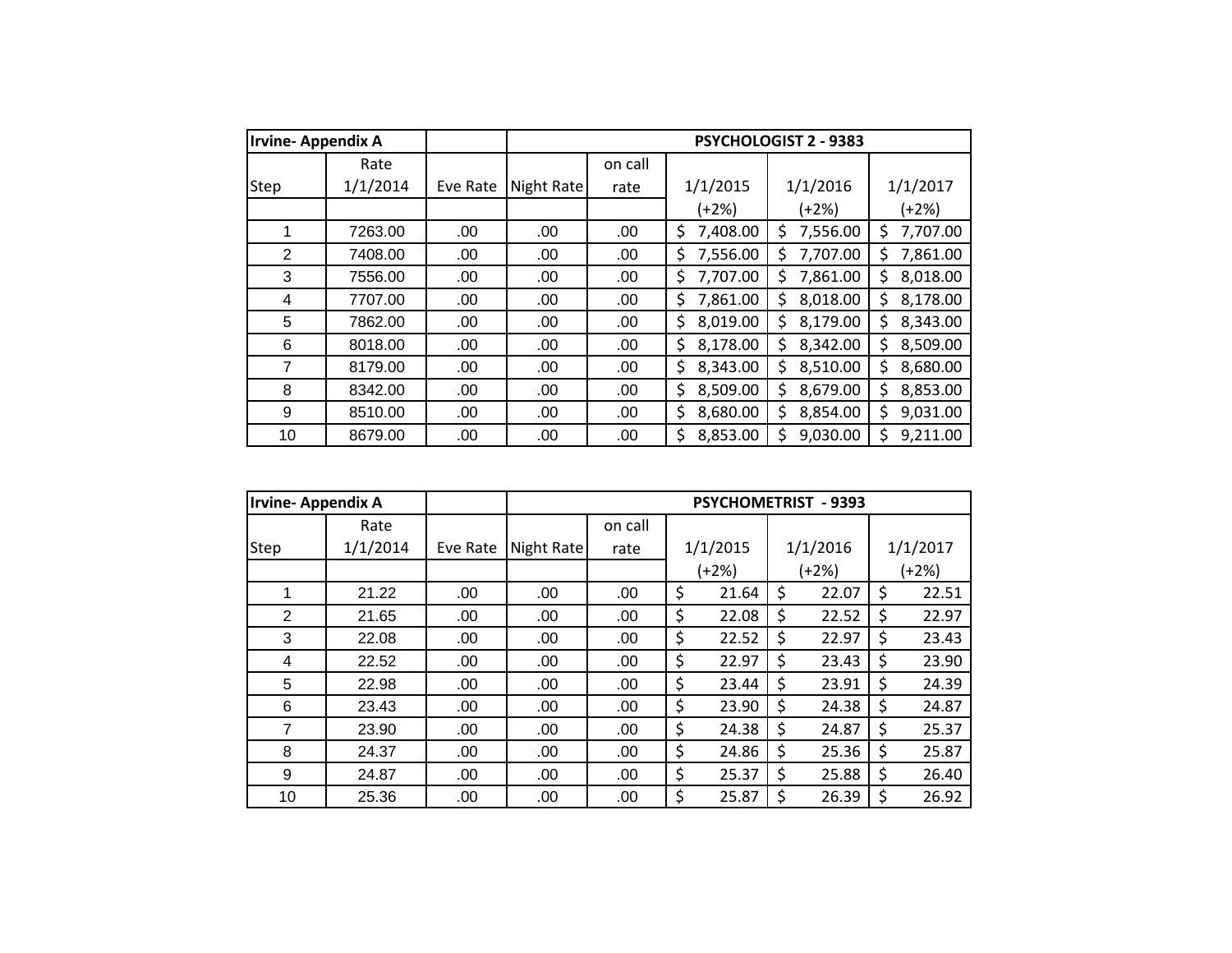| <b>Irvine-Appendix A</b> |          |          |            |         |                | <b>PSYCHOMETRIST SR-9392</b> |                |
|--------------------------|----------|----------|------------|---------|----------------|------------------------------|----------------|
|                          | Rate     |          |            | on call |                |                              |                |
| Step                     | 1/1/2014 | Eve Rate | Night Rate | rate    | 1/1/2015       | 1/1/2016                     | 1/1/2017       |
|                          |          |          |            |         | (+2%)          | $(+2%)$                      | (+2%)          |
| 1                        | 4070.00  | .00      | .00        | .00.    | 4,151.00<br>\$ | 4,234.00<br>\$               | 4,319.00<br>\$ |
| 2                        | 4151.00  | .00      | .00        | .00     | \$<br>4,234.00 | \$<br>4,319.00               | \$<br>4,405.00 |
| 3                        | 4235.00  | .00      | .00        | .00     | 4,320.00<br>\$ | \$<br>4,406.00               | 4,494.00<br>\$ |
| 4                        | 4319.00  | .00      | .00        | .00     | \$<br>4,405.00 | 4,493.00<br>\$               | \$<br>4,583.00 |
| 5                        | 4406.00  | .00      | .00        | .00.    | \$<br>4,494.00 | \$<br>4,584.00               | 4,676.00<br>Ś  |
| 6                        | 4493.00  | .00      | .00        | .00     | \$<br>4,583.00 | \$<br>4,675.00               | 4,769.00<br>Ś  |
| 7                        | 4584.00  | .00      | .00        | .00     | 4,676.00<br>\$ | \$<br>4,770.00               | 4,865.00<br>\$ |
| 8                        | 4676.00  | .00      | .00        | .00     | \$<br>4,770.00 | \$<br>4,865.00               | 4,962.00<br>\$ |
| 9                        | 4769.00  | .00      | .00        | .00     | \$<br>4,864.00 | \$<br>4,961.00               | 5,060.00<br>Ś  |
| 10                       | 4865.00  | .00      | .00        | .00     | Ś<br>4,962.00  | Ś<br>5,061.00                | Ś<br>5,162.00  |

| <b>Irvine-Appendix A</b> |          |          |            |         |             | <b>RECREATION THER 1 NEX - 7957</b> |             |
|--------------------------|----------|----------|------------|---------|-------------|-------------------------------------|-------------|
|                          | Rate     |          |            | on call |             |                                     |             |
| Step                     | 1/1/2014 | Eve Rate | Night Rate | rate    | 1/1/2015    | 1/1/2016                            | 1/1/2017    |
|                          |          |          |            |         | $(+2%)$     | (+2%)                               | (+2%)       |
| 1                        | 23.40    | .00      | .00        | .00     | \$<br>23.87 | \$<br>24.35                         | \$<br>24.84 |
| 2                        | 23.86    | .00      | .00        | .00     | \$<br>24.34 | \$<br>24.83                         | \$<br>25.33 |
| 3                        | 24.34    | .00      | .00        | .00     | \$<br>24.83 | \$<br>25.33                         | \$<br>25.84 |
| 4                        | 24.82    | .00      | .00        | .00     | \$<br>25.32 | \$<br>25.83                         | \$<br>26.35 |
| 5                        | 25.32    | .00      | .00        | .00     | \$<br>25.83 | \$<br>26.35                         | \$<br>26.88 |
| 6                        | 25.83    | .00      | .00        | .00     | \$<br>26.35 | \$<br>26.88                         | \$<br>27.42 |
| 7                        | 26.35    | .00      | .00        | .00     | \$<br>26.88 | \$<br>27.42                         | \$<br>27.97 |
| 8                        | 26.88    | .00      | .00        | .00     | \$<br>27.42 | \$<br>27.97                         | \$<br>28.53 |
| 9                        | 27.41    | .00      | .00        | .00     | \$<br>27.96 | \$<br>28.52                         | \$<br>29.09 |
| 10                       | 27.96    | .00      | .00        | .00     | \$<br>28.52 | \$<br>29.09                         | \$<br>29.67 |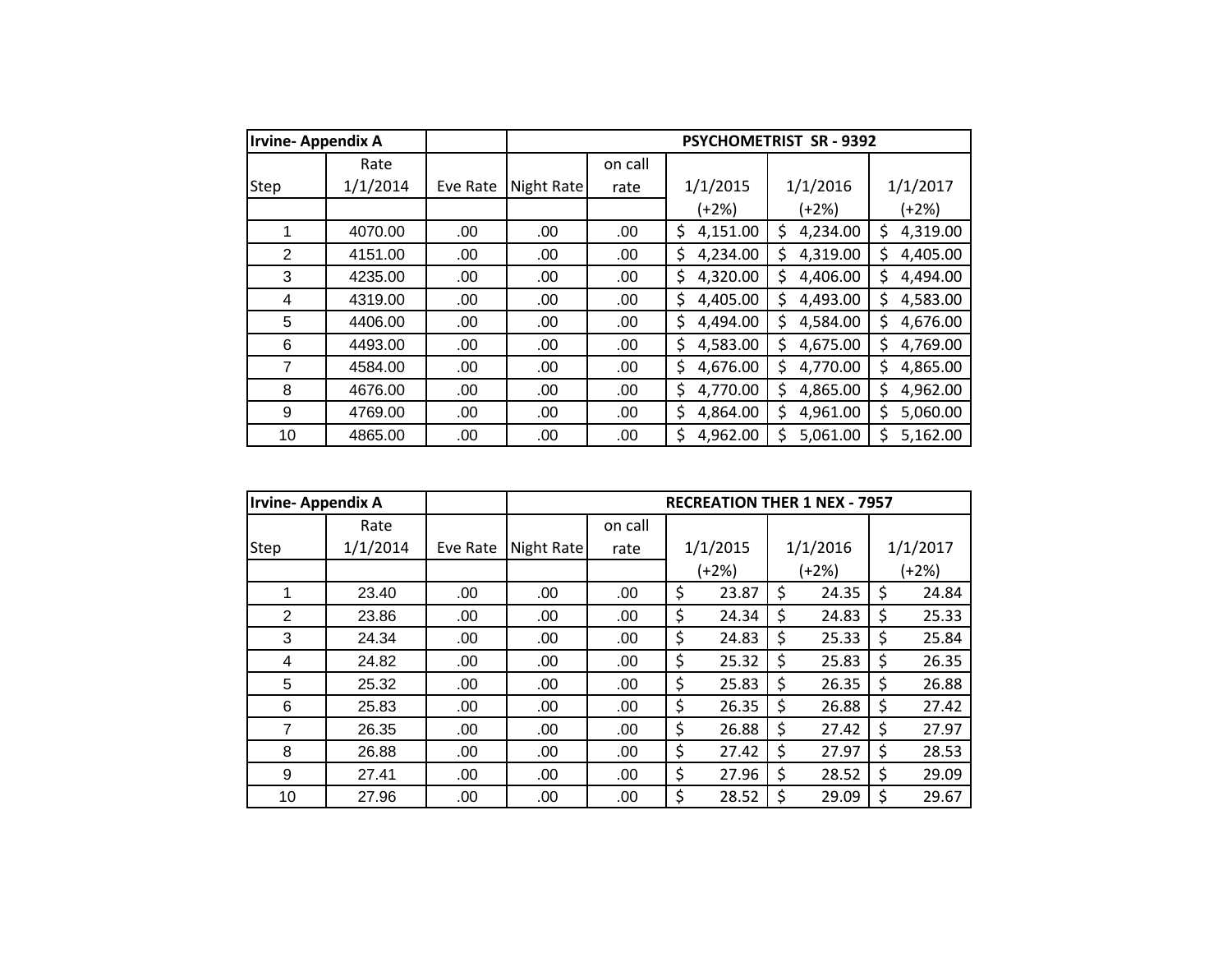| <b>Irvine-Appendix A</b> |          |          |            |         | <b>RECREATION THER 2 NEX - 7956</b> |             |             |
|--------------------------|----------|----------|------------|---------|-------------------------------------|-------------|-------------|
|                          | Rate     |          |            | on call |                                     |             |             |
| Step                     | 1/1/2014 | Eve Rate | Night Rate | rate    | 1/1/2015                            | 1/1/2016    | 1/1/2017    |
|                          |          |          |            |         | (+2%)                               | $(+2%)$     | $(+2%)$     |
| 1                        | 25.76    | .00      | .00        | .00.    | \$<br>26.28                         | \$<br>26.81 | \$<br>27.35 |
| $\overline{2}$           | 26.28    | .00      | .00        | .00     | \$<br>26.81                         | \$<br>27.35 | \$<br>27.90 |
| 3                        | 26.81    | .00      | .00        | .00     | \$<br>27.35                         | \$<br>27.90 | \$<br>28.46 |
| 4                        | 27.34    | .00      | .00        | .00     | \$<br>27.89                         | \$<br>28.45 | \$<br>29.02 |
| 5                        | 27.88    | .00      | .00        | .00     | \$<br>28.44                         | \$<br>29.01 | \$<br>29.59 |
| 6                        | 28.43    | .00      | .00        | .00     | \$<br>29.00                         | \$<br>29.58 | \$<br>30.17 |
| 7                        | 29.00    | .00      | .00        | .00     | \$<br>29.58                         | \$<br>30.17 | \$<br>30.77 |
| 8                        | 29.57    | .00      | .00        | .00     | \$<br>30.16                         | \$<br>30.76 | \$<br>31.38 |
| 9                        | 30.17    | .00      | .00        | .00     | \$<br>30.77                         | \$<br>31.39 | \$<br>32.02 |
| 10                       | 30.77    | .00      | .00        | .00     | \$<br>31.39                         | \$<br>32.02 | \$<br>32.66 |

| <b>Irvine-Appendix A</b> |          |          |            |         |             | <b>SPEECH PATHOLOGIST NEX - 7961</b> |             |
|--------------------------|----------|----------|------------|---------|-------------|--------------------------------------|-------------|
|                          | Rate     |          |            | on call |             |                                      |             |
| Step                     | 1/1/2014 | Eve Rate | Night Rate | rate    | 1/1/2015    | 1/1/2016                             | 1/1/2017    |
|                          |          |          |            |         | $(+2%)$     | (+2%)                                | (+2%)       |
| 1                        | 37.86    | .00      | .00        | .00     | \$<br>38.62 | \$<br>39.39                          | \$<br>40.18 |
| 2                        | 38.62    | .00      | .00        | .00     | \$<br>39.39 | \$<br>40.18                          | \$<br>40.98 |
| 3                        | 39.38    | .00      | .00        | .00     | \$<br>40.17 | \$<br>40.97                          | \$<br>41.79 |
| 4                        | 40.18    | .00      | .00        | .00     | \$<br>40.98 | \$<br>41.80                          | \$<br>42.64 |
| 5                        | 40.98    | .00      | .00        | .00     | \$<br>41.80 | \$<br>42.64                          | \$<br>43.49 |
| 6                        | 41.79    | .00      | .00        | .00     | \$<br>42.63 | \$<br>43.48                          | \$<br>44.35 |
| 7                        | 42.63    | .00      | .00        | .00     | \$<br>43.48 | \$<br>44.35                          | \$<br>45.24 |
| 8                        | 43.48    | .00      | .00        | .00     | \$<br>44.35 | \$<br>45.24                          | \$<br>46.14 |
| 9                        | 44.35    | .00      | .00        | .00     | \$<br>45.24 | \$<br>46.14                          | \$<br>47.06 |
| 10                       | 45.24    | .00      | .00        | .00     | \$<br>46.14 | \$<br>47.06                          | \$<br>48.00 |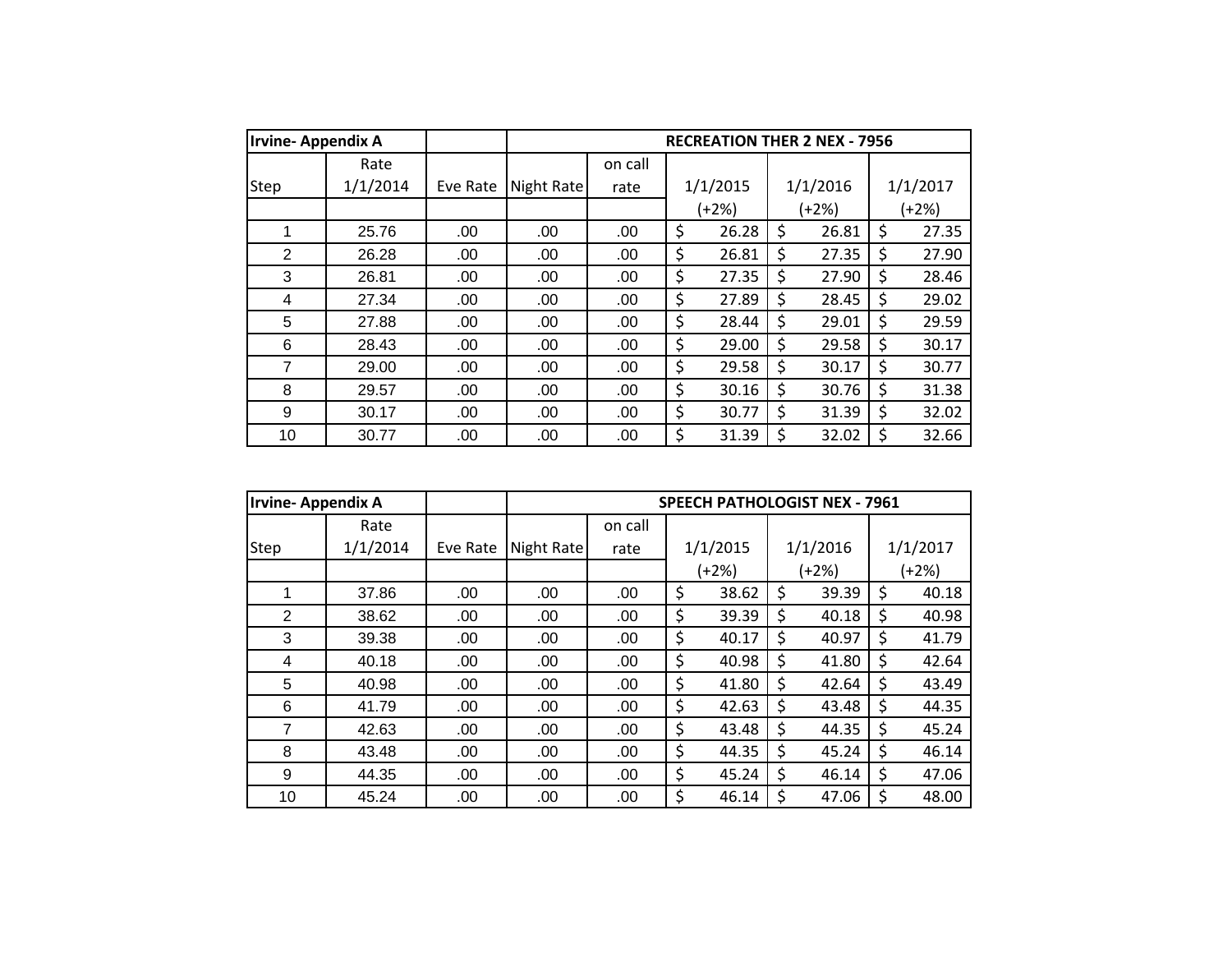| <b>Irvine-Appendix A</b> |          |     |                     | <b>SPEECH PATHOLOGIST PD - 9471</b> |       |          |  |          |  |          |  |  |
|--------------------------|----------|-----|---------------------|-------------------------------------|-------|----------|--|----------|--|----------|--|--|
|                          | Rate     |     |                     | on call                             |       |          |  |          |  |          |  |  |
| <b>Step</b>              | 1/1/2014 |     | Eve Rate Night Rate | rate                                |       | 1/1/2015 |  | 1/1/2016 |  | 1/1/2017 |  |  |
|                          |          |     |                     |                                     | (+2%) |          |  | $(+2%)$  |  | (+2%)    |  |  |
|                          | 52.06    | .00 | .00                 | .00                                 | 53.10 |          |  | 54.16    |  | 55.24    |  |  |

| <b>Irvine-Appendix A</b> |          |          | <b>SPEECH PATHOLOGIST SR - 9472</b> |         |    |          |       |          |    |          |
|--------------------------|----------|----------|-------------------------------------|---------|----|----------|-------|----------|----|----------|
|                          | Rate     |          |                                     | on call |    |          |       |          |    |          |
| Step                     | 1/1/2014 | Eve Rate | Night Rate                          | rate    |    | 1/1/2015 |       | 1/1/2016 |    | 1/1/2017 |
|                          |          |          |                                     |         |    | $(+2%)$  | (+2%) |          |    | (+2%)    |
|                          | 39.75    | .00.     | .00.                                | .00.    | \$ | 40.55    | \$    | 41.36    | \$ | 42.19    |
| 2                        | 40.55    | .00.     | .00.                                | .00.    | \$ | 41.36    | \$    | 42.19    | \$ | 43.03    |
| 3                        | 41.38    | .00      | .00                                 | .00     | \$ | 42.21    | Ś     | 43.05    | \$ | 43.91    |
| 4                        | 42.20    | .00      | .00                                 | .00     | \$ | 43.04    | \$    | 43.90    | \$ | 44.78    |
| 5                        | 43.04    | .00      | .00.                                | .00.    | \$ | 43.90    | \$    | 44.78    | \$ | 45.68    |
| 6                        | 43.91    | .00      | .00.                                | .00.    | \$ | 44.79    | \$    | 45.69    | \$ | 46.60    |
| $\overline{7}$           | 44.77    | .00      | .00                                 | .00     | \$ | 45.67    | \$    | 46.58    | \$ | 47.51    |
| 8                        | 45.68    | .00      | .00.                                | .00     | \$ | 46.59    | \$    | 47.52    | \$ | 48.47    |
| 9                        | 46.59    | .00      | .00                                 | .00     | \$ | 47.52    | \$    | 48.47    | \$ | 49.44    |
| 10                       | 47.53    | .00      | .00                                 | .00     | \$ | 48.48    | \$    | 49.45    | \$ | 50.44    |

| Irvine-Appendix A |          |          |            |         |          | <b>STAFF PHARMACIST 1 NEX - 7963</b> |    |          |    |          |  |         |  |         |
|-------------------|----------|----------|------------|---------|----------|--------------------------------------|----|----------|----|----------|--|---------|--|---------|
|                   | Rate     |          |            | on call |          |                                      |    |          |    |          |  |         |  |         |
| <b>Step</b>       | 1/1/2014 | Eve Rate | Night Rate | rate    | 1/1/2015 |                                      |    | 1/1/2016 |    | 1/1/2017 |  |         |  |         |
|                   |          |          |            |         | $(+2%)$  |                                      |    |          |    |          |  | $(+2%)$ |  | $(+2%)$ |
|                   | 59.14    | 4.75     | 8.00       | .00     | \$       | 60.32                                | Ś  | 61.53    | \$ | 62.76    |  |         |  |         |
| $\overline{2}$    | 60.32    | 4.75     | 8.00       | .00     | \$       | 61.53                                | \$ | 62.76    | \$ | 64.02    |  |         |  |         |
| 3                 | 61.53    | 4.75     | 8.00       | .00     | \$       | 62.76                                | Ś  | 64.02    | Ś  | 65.30    |  |         |  |         |
| 4                 | 62.76    | 4.75     | 8.00       | .00     | \$       | 64.02                                | \$ | 65.30    | \$ | 66.61    |  |         |  |         |
| 5                 | 64.03    | 4.75     | 8.00       | .00     | \$       | 65.31                                | \$ | 66.62    | \$ | 67.95    |  |         |  |         |
| 6                 | 65.30    | 4.75     | 8.00       | .00     |          | 66.61                                | Ś  | 67.94    | \$ | 69.30    |  |         |  |         |